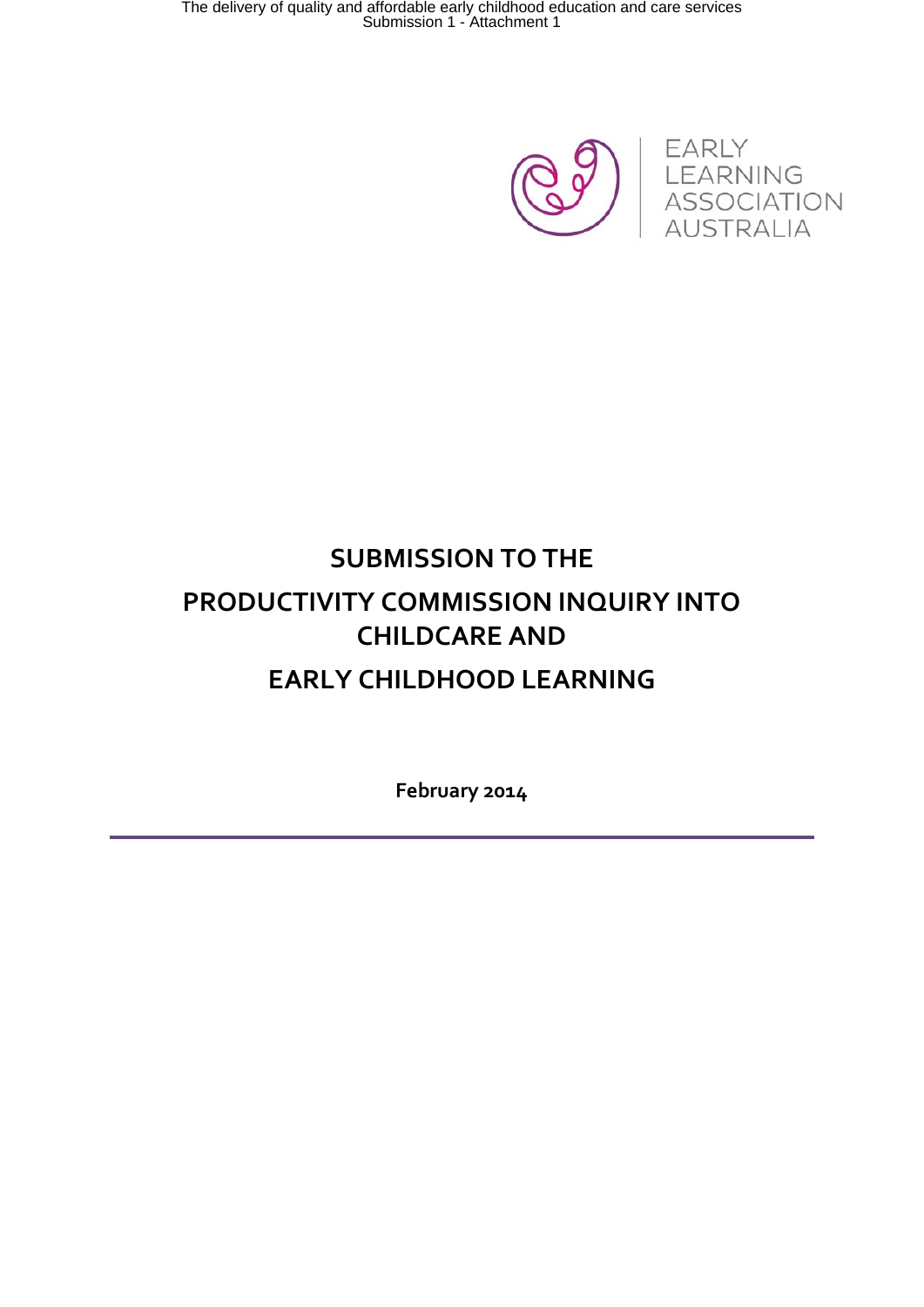#### **About Early Learning Association Australia**

The vision of Early Learning Association Australia is "excellence in early learning for every child".

We strive to realise our vision by supporting our members to provide quality, affordable and accessible early childhood services; through our advocacy and contribution to policy debates on the social and economic value of early learning; and through our collaboration with all levels of government and the education sector to share knowledge and champion high quality early learning outcomes for all Australian children.

ELAA represents over 1200 service providers in Victoria and across Australia. Our diverse membership base includes independent kindergartens; cluster managed services; local governments; integrated services; long day care services; government and independent schools; and out of school hours care programs.

For over twenty years, ELAA (formerly Kindergarten Parents Victoria) has worked with members, peak bodies, Commonwealth, State and local governments, and other stakeholders to promote and support the provision of quality early childhood services to children, and to help ensure that these services are accessible and affordable for families.

ELAA's membership base and our long-term relationships with government, make our organisation an effective advocate for the sector, able to identify opportunities for realistic funding and support to ensure the sector is able to deliver high quality early childhood education services to children.

Working with our members and partners, ELAA is an influential voice for reform and development in the early childhood sector. Our collaborative approach has involved positive working relationships with a diverse range of organisations and peak bodies from across the education and community sectors.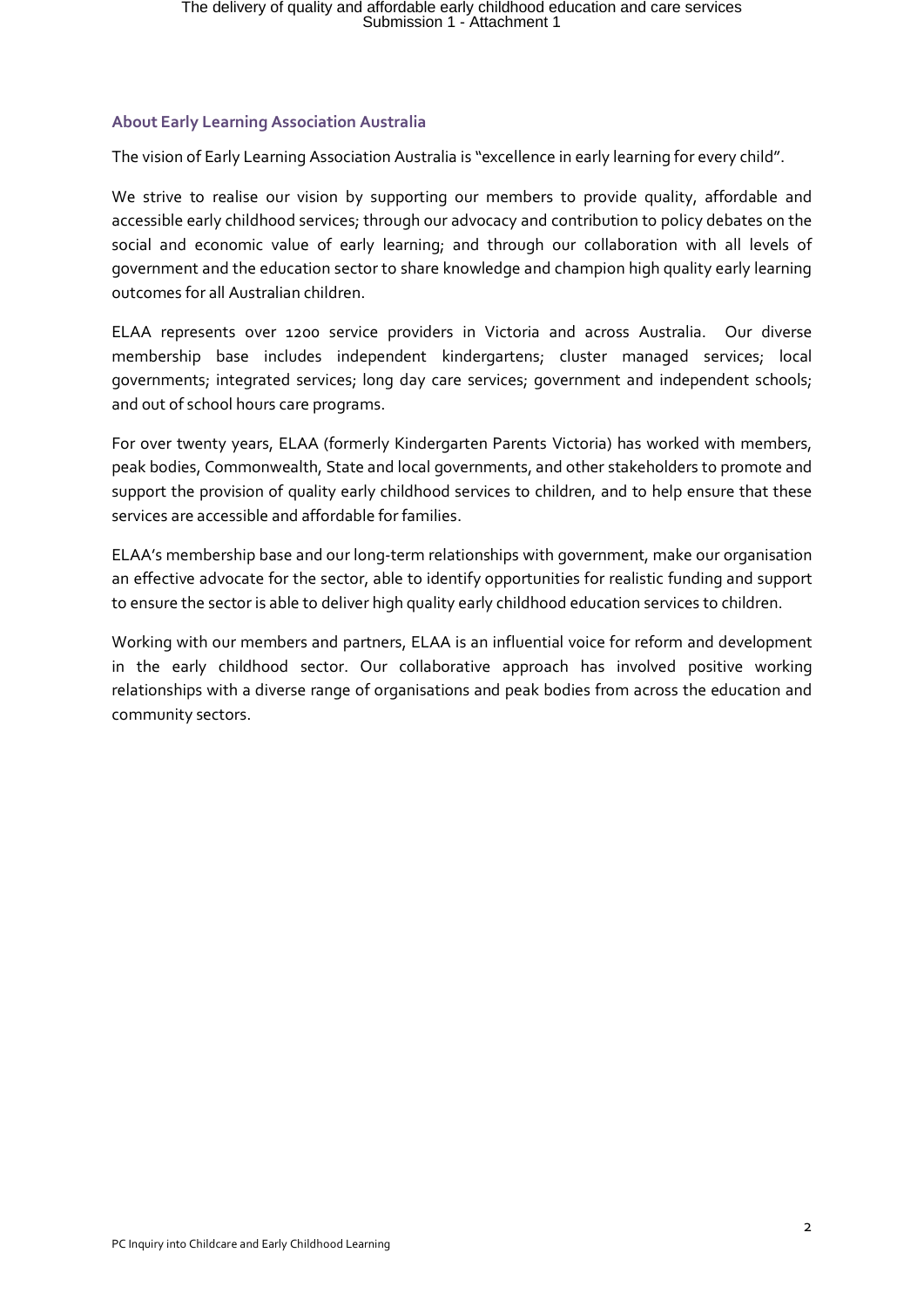#### **Executive Summary:**

ELAA welcomes the opportunity to provide input to the Productivity Commission's Inquiry into Childcare and Early Childhood Learning. We believe that high quality early learning enriches the development and wellbeing of all children and is of particular benefit for disadvantaged children and families. Australian and international research shows how important early experiences are for a child's long term development. As a consequence, we need to find ways to ensure that families have access to affordable high quality education and care that is available where and when it is required. Affordable and high quality care will provide the confidence for parents to return to work knowing their children are getting the best possible start in life.

This inquiry provides a critical opportunity for governments, and for the community as a whole, to reconsider the key question of where childcare and early learning sits in the Australian policy landscape and to consider the funding options that best support the appropriate policy response.

This submission follows the Scope outlined in the Terms of Reference for the Inquiry. Key recommendations are summarised below.

#### **Section 1: Contribution of access to affordable, high quality early years education and care**

#### **Recommendations:**

- Continue to implement the NQF within the timeframes agreed by all Australian governments.
- Continue to work with State and Territory governments to ensure the continuity of Universal Access funding and provisions.
- Support all early learning services to implement the NQF, ensuring the delivery of high quality services to all Australian children, including children from disadvantaged families.
- Maintain requirements of the NQF, particularly those for increased qualifications for educators and improved ratios of educators-to-children.
- Support the development of a high quality, professional early childhood workforce including through the provision of appropriate remuneration that acknowledges the importance of the work that educators do with children in early learning settings.

#### **Section 2: The current and future need for child care in Australia**

#### **Recommendations:**

- Improved planning across all levels of government to ensure that the demand for early learning services is met. This is particularly important in areas of rapid growth.
- Combine Child Care Benefit and Child Care Rebate into a single payment directly to services to simplify the currently complex system.
- More flexible models of child care for rural areas where there are inadequate numbers of children to sustain long day care programs.
- Support for transition programs that develop partnerships between playgroups, preschools, schools and families.

#### **Section 3: Specific models of education and care for trial or implementation in Australia**

#### **Recommendations:**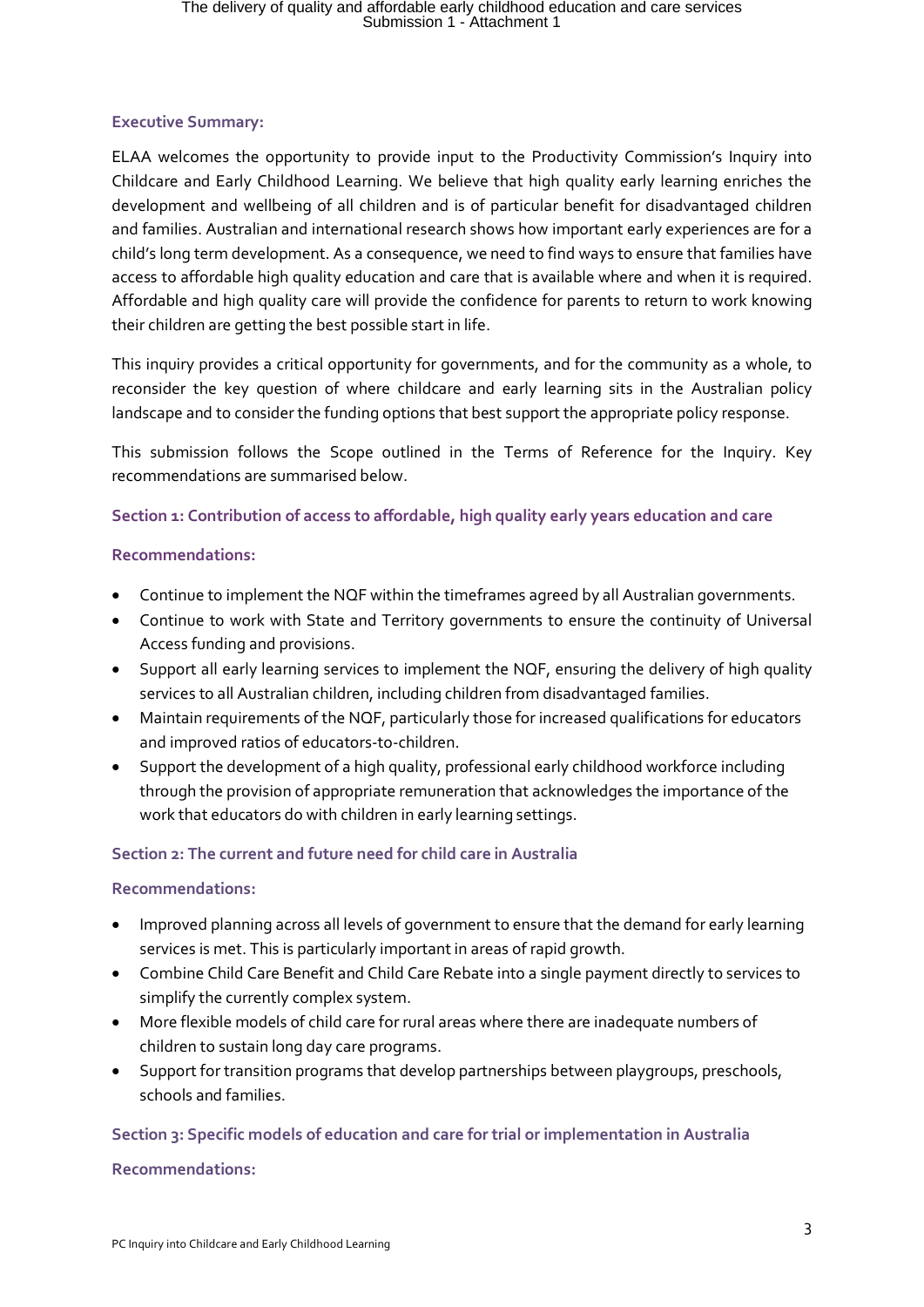- Evaluate and explore opportunities for further roll-out of models of education and care that are currently successfully supporting disadvantaged families and children (refer to Section 3 for details).
- Resource and support universal early childhood services to fully include all children, including children from disadvantaged backgrounds, children with disabilities and those with additional needs.
- Ensure that training providers are skilling-up educators to better work with disadvantaged children and families.

#### **Section 4: Options for child care support for Australian families**

#### **Recommendations:**

- Ensure the full cost of education and care is covered for all vulnerable children.
- Combine Child Care Benefit and Child Care Rebate into a single payment directly to services to simplify the complex system currently in place.
- Ensure that quality is central when considering alternative models of care.
- Ensure existing services are not disadvantaged by the introduction of new models of care.

#### **Section 5: Benefits and impacts of regulatory changes**

#### **Recommendations:**

Reduce the administrative burden for services by:

- Streamlining reporting requirements and systems across Federal, State and Local Government.
- Improving government regulation of training providers to ensure a consistent supply of high quality graduates so that service providers do not have to invest further resources into retraining.
- Adopting the recommendations of the ACECQA *Report on the National Quality Framework & Regulatory Burden.*
- Simplifying the current system of Registered Care for Child Care Benefit.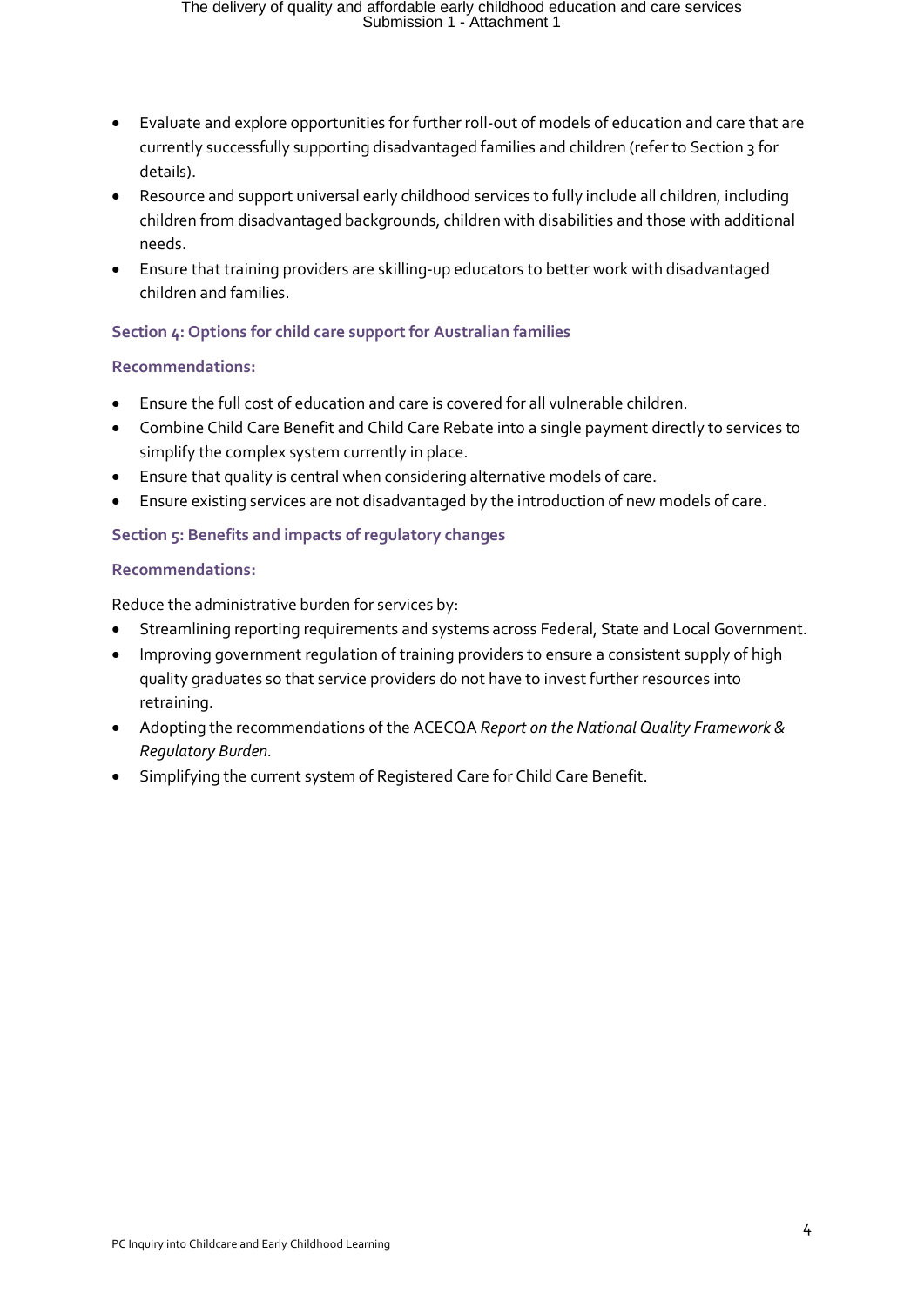#### **Where should early childhood education and care sit in the Australian policy context?**

Underpinning our current system of childcare and early learning is the care/education dichotomy which has its basis in the beginnings of childcare in Australia and is in part responsible for the way the sector is organised today.

Historically, there have been two strands to childcare in this country. The first strand, preschool education, had its origins in the German kindergarten movement, with preschools opening in Australia in the late 1890's. Their purpose was educational, with programs running between 9am and 3pm each weekday designed to prepare young children of at least three years of age for school.

The other strand – day nurseries or crèches – commenced in the early 1900's from a welfare perspective. These services were designed to provide care and supervision for the children of working mothers, with single mothers given priority. "Care was provided for children aged between two weeks and three years of age, between 7am to 6:30pm daily. These service hours were adjusted to the needs of the working women" (McGurk 1996).

Empirical research over the past two decades has shifted our thinking and shaped our current approach to the early years. Globally, it is widely accepted that education and care are two sides to the same coin, and cannot be separated. We now know that children learn from birth irrespective of the settings in which they are cared for (refer to Section 1). The introduction of the National Quality Framework (NQF) bringing childcare and early learning programs together under a uniform set of aspirational standards is a clear acknowledgement that policy makers have moved away from the care/education dichotomy. The NQF has played a key role in elevating childcare provision to a professional level and in recognising the formative educational role it plays in the lives of children.

However, while recent reforms have tried to minimise or eliminate the historical distinction between the delivery of educational and care-based services, separation remains and is most evident in the way in which these services are funded. Preschool or kindergarten funding is currently the responsibility of State and Territory departments of education around the country, while funding for childcare is still connected to our Federal welfare system and paid to parents and carers via Centrelink.

Governments and sector organisations around the world have worked together successfully to progress a sectoral transition from welfare-based to education-focussed, with an evolving understanding of the centrality of outcomes for children. This Productivity Commission inquiry represents a critical opportunity for Australian governments and the community as a whole to consider again the key question of where childcare and early learning sits in the policy landscape. ELAA is confident that the public submissions and hearings process will assist the Commission to deliberate on the current structure of the sector and consider realistic and appropriate policy and funding options that would enable this ongoing transition.

#### **How do we balance affordability and quality in childcare and early learning?**

ELAA believes that providing affordable and accessible early learning programs for families should not simply be viewed as a means of releasing parents, particularly women, into the workforce. The needs and best interests of children themselves must be considered of paramount importance during the course of this inquiry. Quality early learning is a vital investment in our children's future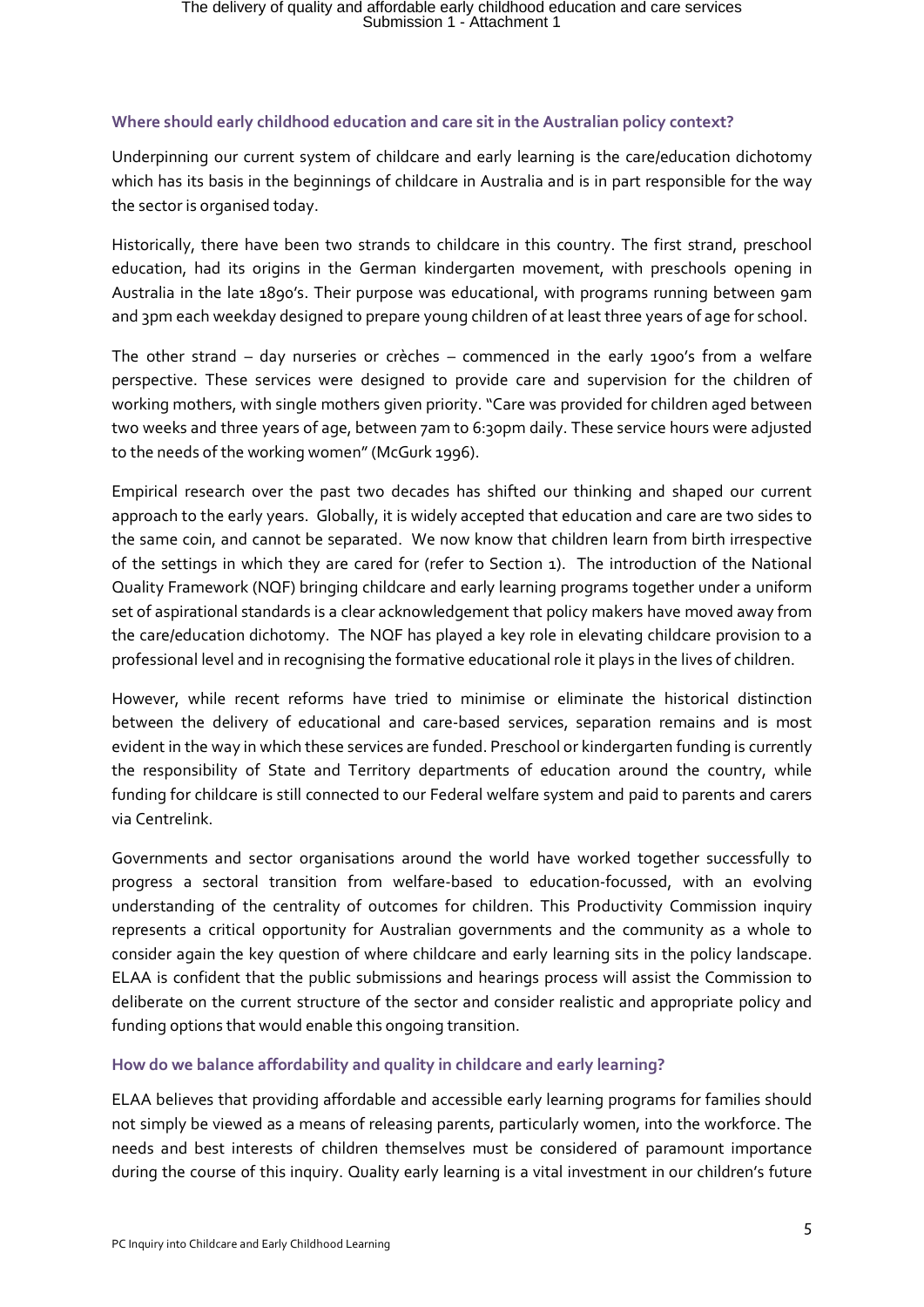and in the social and economic future of the nation. For all children in early learning environments, it is the quality of the learning experience that matters most, particularly for the most vulnerable children (refer to Section 1).

Another key question to consider is the primary purpose of early learning. Is it solely to support higher numbers of women to participate in the workforce or is it to ensure that we lay strong foundations for our children now to benefit the community and our economy at a future date? While the two need not necessarily be mutually exclusive, ELAA believes the primary purpose will to a large extent determine our approach to early learning, its regulation, funding and quality.

ELAA would advocate for the needs and best interests of the children themselves to be seen as central during the course of this inquiry. As a community, we not only need to think about how to provide families with affordable choices – but equally, how to ensure that services provide quality early learning outcomes to afford our children the best possible start in life. A sound policy and economically credible assessment of what it might cost to improve the system – and what areas that improvement should prioritise – must balance a consideration of dollars and cents, with the short, medium and longer term social and economic benefits of high quality services for all Australian children, and the future of our country.

As one ELAA member said: "No parent thinks about primary or secondary school as the answer to a childcare problem. They choose a school for their child based on accessibility and affordability and most importantly, they look for a school that will give their child a quality education that will set them up well for life". . If we accept that parents do this when choosing a school, shouldn't we offer them the same balanced choices when they're looking for an early learning service, particularly when we know that the early years are critical?"

#### **Key Issues:**

#### **1. Contribution of access to affordable, high quality early years education and care**

#### **a) Workforce participation**

ELAA believes that families need to decide on the level of workforce participation that best suits their individual circumstances. While productivity is a priority for governments, families have a range of concerns that will affect the decision to work and the hours they do so. For many, there will be an economic imperative to return to work as soon as possible following the birth of a child. Affordable and accessible high quality early learning programs can make this decision easier allowing parents to confidently leave their children while they work.

Importantly, high quality programs firmly establish a developmental and educational trajectory for children which sets them up for life, and has a positive impact on their own ability to participate in the workforce in adulthood. The Early Childhood Development Steering Committee noted that high quality early learning "contributes to achieving Australia's economic goals, both by supporting workforce participation now and by providing the best possible start for the workforce of the future" (Early Childhood Development Steering Committee, 2009, p. 1).

In recent times, government funding for childcare and preschool education in Australia has undergone a number of changes which have impacted on access and affordability. A generation ago the Commonwealth Government provided a proportion of funding directly to non-commercial long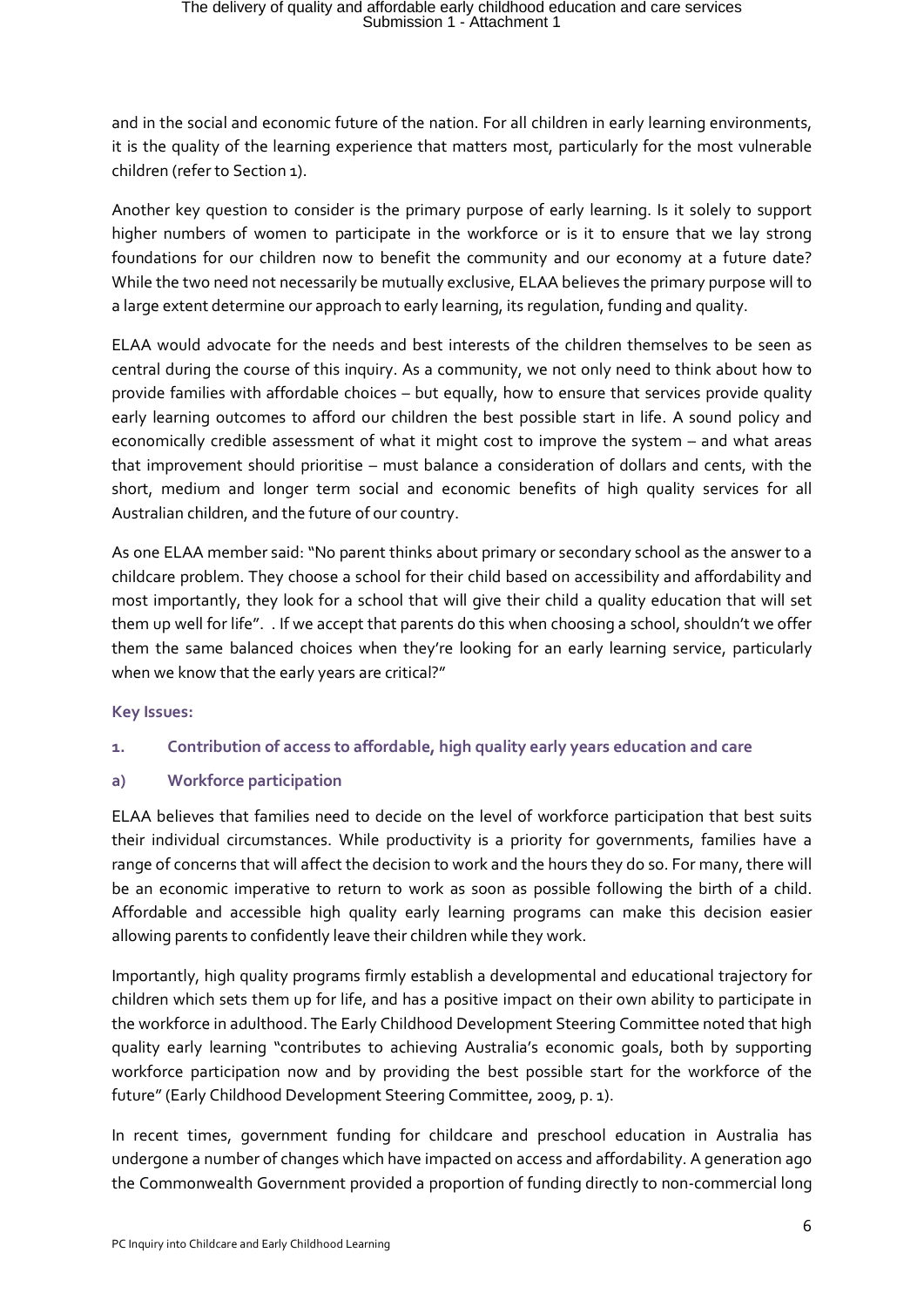day care, and then to preschool services. Subsequent governments returned preschool funding to the states then made a decision to provide fee relief to commercial services by providing subsidies directly to parents using approved providers. In the 1990's all direct funding to services ceased and childcare became market driven (Cox 2014).

The market driven approach has not successfully increased the supply of childcare places for families and this impacts on workforce participation. Research by the National Centre for Social and Economic Modelling (NATSEM) has demonstrated the link between labour supply and the child care price. A lack of affordable, quality child care does prevent parents (and in particular women) from working (Breunig et. al, 2011).

ELAA members have reported that it can be a struggle for services to provide the numbers of early learning places required to meet demand. This is a concern not just in the growth corridors of the major cities but also for providers in some inner suburbs (refer to Section 2). Member services are often unable to provide adequate places for babies. The higher care and learning needs of this particular group and associated costs and its impact on financial viability is an important factor. Many services have long waiting lists for babies and some are forced to cross-subsidise these places with income from older age groups. Higher density living in the Melbourne CBD has resulted in many families moving into apartments in around the city. Although childcare centres in the City of Melbourne have doubled in the last five years, demand still outstrips available places.

Many families have to blend multiple services to meet their care needs. For example, an ELAA member reports working with one family where the child attends two childcare services and family day care, as well as being cared for by grandmother to meet the need for full time care. This has created many complexities for the four-year-old and his family.

#### **b) Optimising children's learning and development**

#### **Why we need to optimise children's learning and development**

Over the last decade, Australian and international research has unequivocally established the importance of the early years in the development of a child's brain. The experiences and quality of interactions in our formative years provide the foundation for all subsequent learning and behaviour.

Compelling evidence from the field of neuroscience suggests that "the first five years matter and last a lifetime" (Winter, 2010, p4.). Professor Jack Shonkoff and associates at the National Scientific Council on the Developing Child in the US describe the early years as the time when the brain's architecture is being built, when increasingly complex skills and circuitry are being formed. "Through this process, early experiences create a foundation for lifelong learning, behavior, and both physical and mental health. A strong foundation in the early years increases the probability of positive outcomes and a weak foundation increases the odds of later difficulties." (*The Science of Early Childhood Development*, 2007, p5.)

Brain plasticity, the capacity of the brain to grow and change, is at its peak in early childhood and decreases with age. Figure 1 below shows synapse (brain circuitry) development by age. Because all early experiences – good and bad – impact on brain development and have a long-term effect on cognitive and social-emotional wellbeing, it is important to get the early years right. From a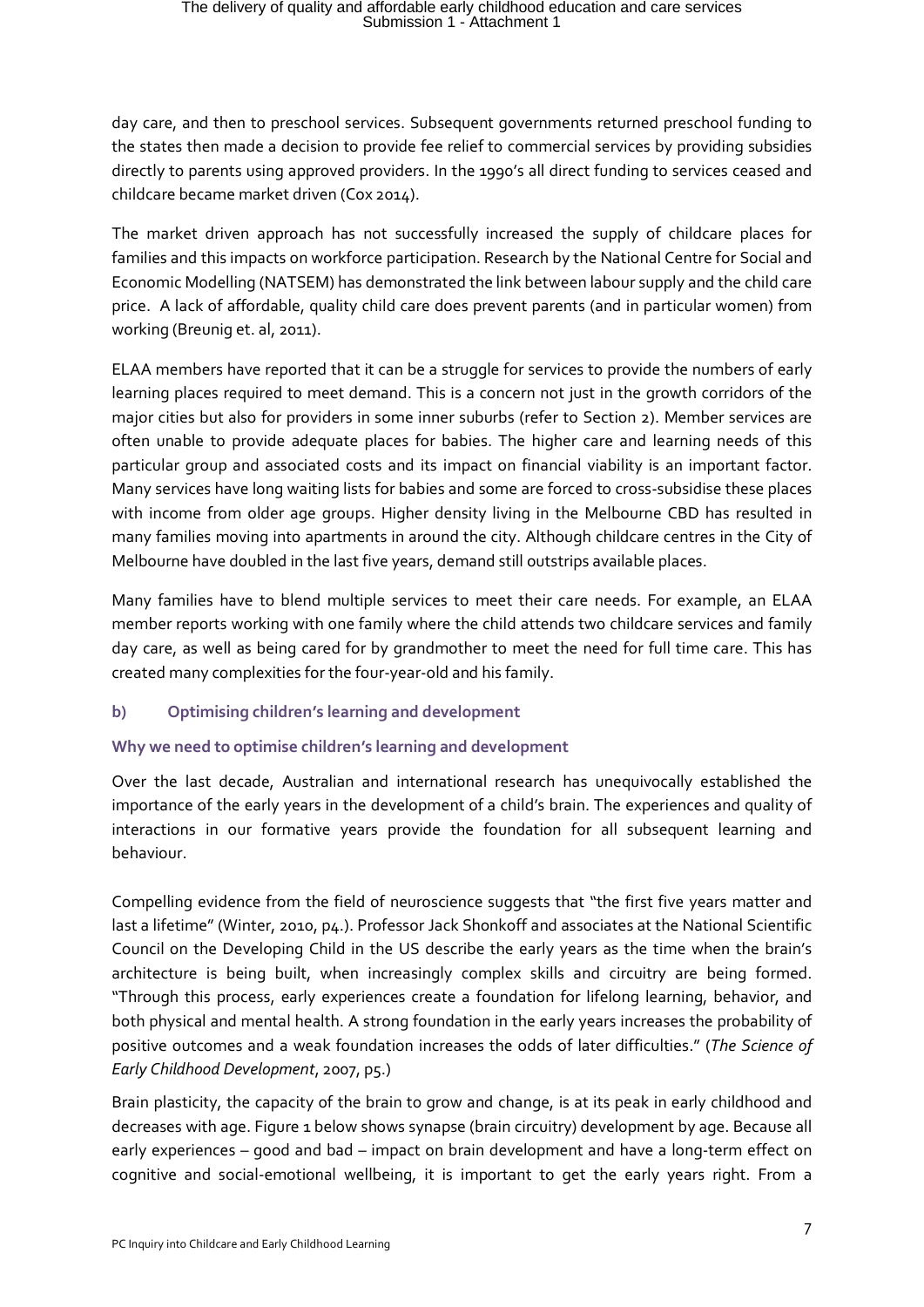government perspective, every dollar invested early will have substantial longer term social and economic benefits for individuals and for the community as a whole. "Trying to change behavior or build new skills on a foundation of brain circuits that were not wired properly when they were first formed requires more work and is more "expensive." (*The Science of Early Childhood Development*, 2007, p12).

#### **Figure 1: Synaptic Density:**

"Synapses are created with astonishing speed in the first three years of life. For the rest of the first decade, children's brains have twice as many synapses as adults' brains". (Drawing supplied by H.T. Chugani $)$ <sup>[1](#page-7-0)</sup>



Professor Frank Oberklaid (Director of the Centre for Community Child Health at the Royal Children's Hospital Melbourne) considers "it has become apparent that to improve outcomes in adult life, there needs to be a focus on these critical early years. This has profound implications for

1

<span id="page-7-0"></span><sup>&</sup>lt;sup>1</sup> Shore, Rima (1997) *Rethinking the brain*, New York, Families and Work Institute.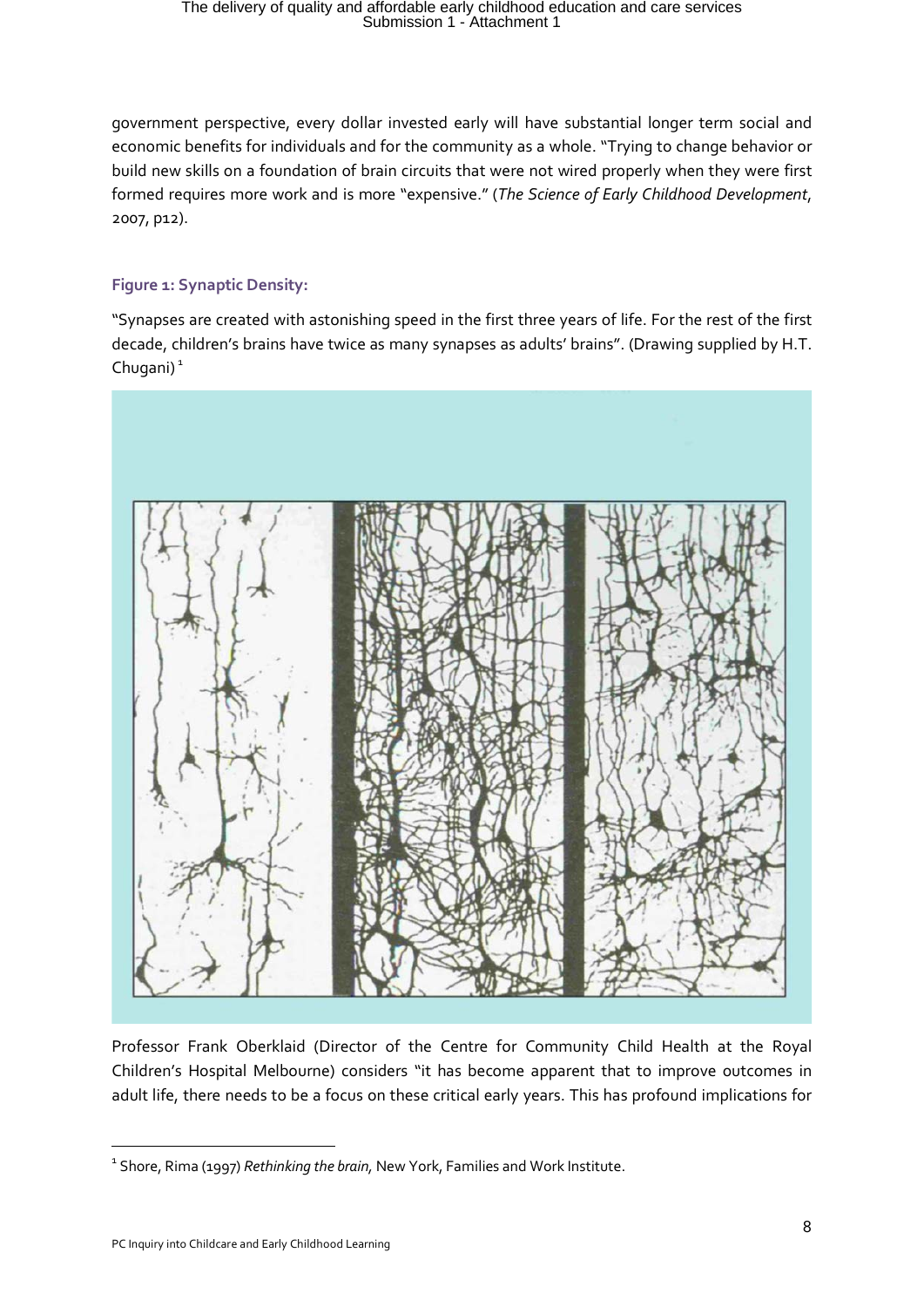public policy, as it indicates that investing in early childhood is an important and sound investment for the future."(Oberklaid 2007)

As early as 1968, the Committee for Economic Development (CED) in the US had recognized the need for investment in high quality preschool education to be part of a larger effort to improve the American education system. Since then, CED has published numerous reports that draw attention to early childhood investment as a critical component of education reform. James Heckman's work, funded by the CED and presented in 2006, demonstrated that the rate of return to human capital investment was significantly greater for preschool programs than for schooling or job training (refer to Figure 2). This is because "skill begets skill and early skill makes later skill acquisition easier. Remedial programs in the adolescent and young adult years are much more costly in producing the same level of skill attainment in adulthood. Most are economically inefficient."(Heckman, 2006, p. 7)

US research has also put a price on the economic benefits of government investment in early childhood education, indicating that this can be up to 16 times the cost of the initial investment (High/Scope program: Barnett 1996 & 2002). Investing in the early years can also lead to real savings in education, training, health, welfare and justice both in the short and longer term, because it "helps prepare young children to… become better citizens; they earn more, pay more taxes, and commit fewer crimes" (Calman & Tarr-Whelan, 2005, p. 2). Closer to home the report of the *Protecting Victoria's Vulnerable Children Inquiry* notes the long term savings for society arising from investment in early childhood education particularly for vulnerable children (refer to Section 3).

The Business Council of Australia (BCA) has also argued that "we need to get foundation skills right because they are important for almost every sphere of life. A modern economy requires a higher level of foundation skills than in the past…Improved literacy and numeracy have a positive and statistically significant effect on labour force participation and wages" (Business Council of Australia, 2013, p. 78).

In a recent keynote speech at the ELAA AGM, Jennifer Westacott (CEO, BCA) highlighted the urgency around investing in the early years, in the context of the three big shifts that are transforming the Australian economy. Ms Westacott said that increased technology and digitisation, growing Asian economies and an ageing Australian population demand fundamental changes to the way we think about and develop foundation skills, i.e., literacy and numeracy and digital literacy, so that we can adapt ourselves and thrive as a nation in the face of these challenges.

The BCA also warned that if we want serious public policy responses to issues like early childhood learning, we must put it into the broader context of our long-term resilience and creativity as a nation. In *A practical vision for early childhood education and care,* some of the leading experts in early childhood from around the world considered "the creation of an integrated early childhood education and care system… one of the key issues for Australia's social and economic development into the 21st Century" (PWC , 2011, p. 3).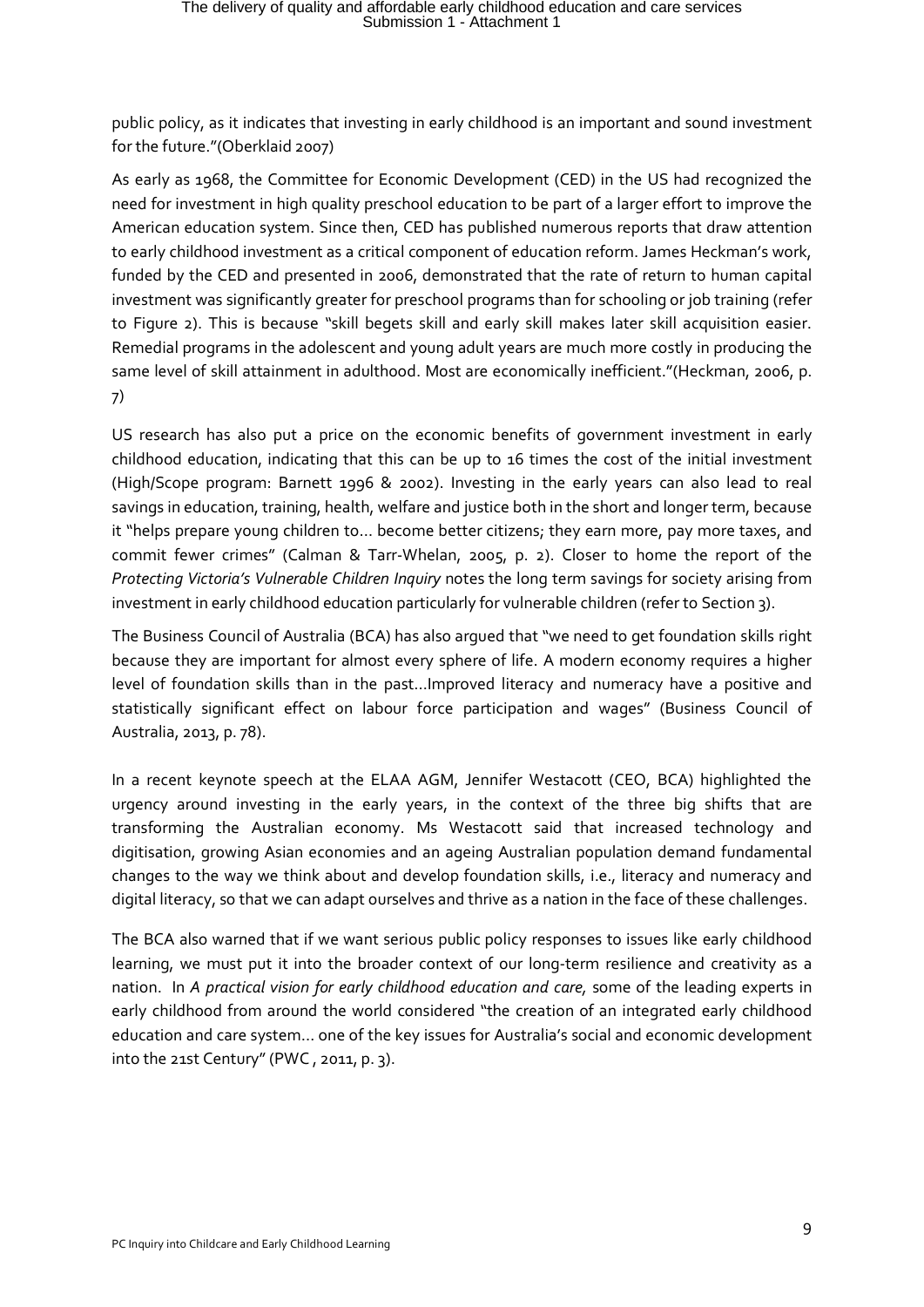### $\mathbb{F}$ igure  $2$ The delivery of quality and affordable early childhood education and care services<br>Sub<del>mis</del>sion 1 - Attachment 1



investment to be equal across all ages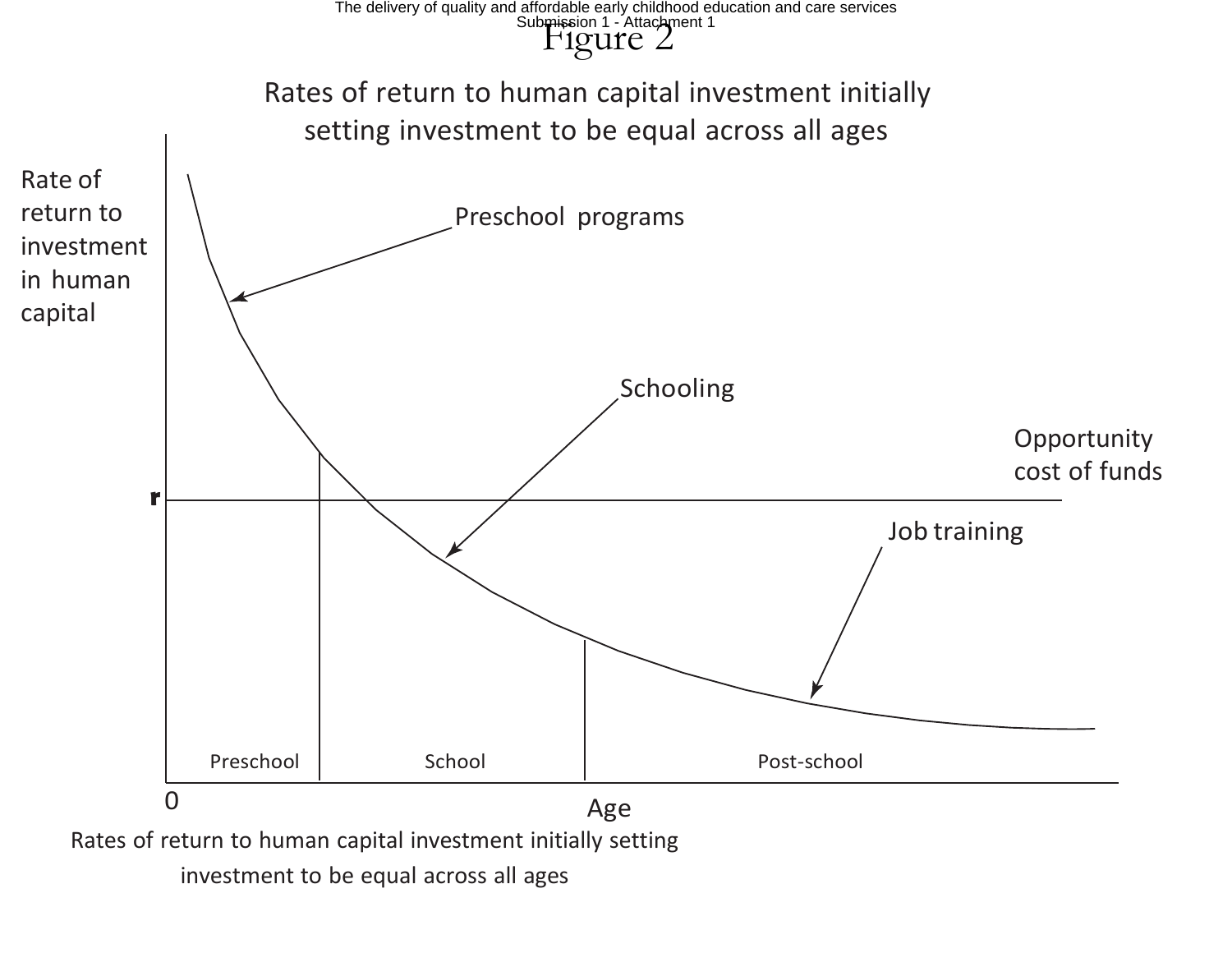#### **How to best optimise children's learning and development**

Based on persuasive research evidence, Federal, State and Territory governments have worked over the past few years together to develop and implement the NQF and Universal Access (UA) to improve outcomes for children. Now entering the third year of an eight year plan, it is clear that the national reforms have already led to significant quality improvements across the sector – in kindergartens, long day care, family day care and out of school hours settings.

UNICEF established a target of 15 hours per week as the minimum level of participation in early childhood education required for a high quality outcome for children. Historically, kindergarten programs in Australia were provided for up to 30 hours per week. Australian and international research, including that undertaken in the Effective Provision of Preschool Education (EPPE) study, NAPLAN and NATSEM research indicates that early exposure to a high quality learning environment (as measured by teacher qualifications) has a direct and positive impact on educational and wellbeing outcomes for children.

This positive impact is strengthened with increased hours of participation over longer periods of time. Providing 15 hours of kindergarten does present challenges for children, families and staff in terms of designing programs with child and family friendly hours and practice. Improving participation in early learning programs benefits all children's learning, health and behaviour outcomes but is particularly important for children from disadvantaged backgrounds. Recognising this, the Victorian Government provides Early Start Kindergarten to three year old Aboriginal and Torres Strait Islander children and children known to child protection (refer to Section 3). In Victoria there is also a culture of understanding that starting kindergarten earlier has significant benefits for all children and this has led to the provision of a unique 3-year-old kindergarten program which has broad reach and is held in high regard in the community. Starting earlier and spending more hours at kindergarten improves school success and has benefits into adulthood, particularly for disadvantaged children.

Following the introduction of Universal Access in 2013, an estimated 94 percent of Victorian services now provide 15 hours of kindergarten, delivered by a university trained early childhood teacher, to four-year-old children for 40 weeks in the year before school. This excellent result has been achieved by a great deal of hard work at both government and sector level. It is essential to capitalise on the significant investment already made and for the Federal Government to continue to work with State and Territory governments to ensure the continuity of Universal Access funding and provisions.

Central to the NQF quality improvements has been the requirement for higher level qualifications for educators and an increase in educator-to-child ratios. A significant longitudinal research program in the UK (the Effective Provision of Preschool Education Project) found that "Having qualified trained teachers in pre-school settings (for a substantial proportion of time, and most importantly as the pedagogical leader) had the greatest impact on quality and was linked specifically with better outcomes in pre-reading and social development" (Sylva et al., 2003, p. 3). Closer to home, research from the Australian Institute of Health and Welfare and the Australian Institute of Family Studies indicates that "Early childhood educators who are qualified, well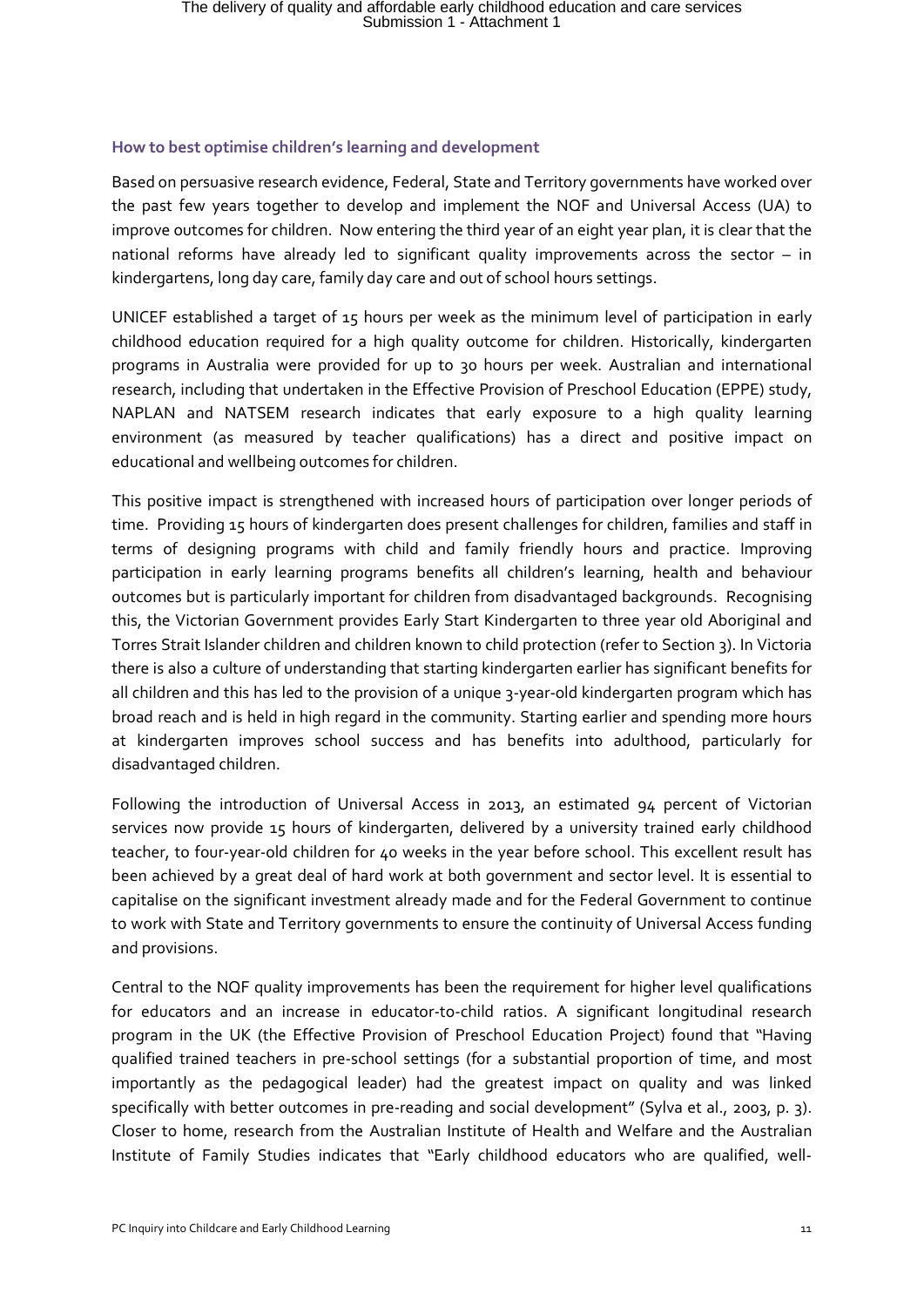resourced and supported are critical to program success" (Harrison, Goldfeld, Metcalfe & Moore 2012, p. 6).

Increasing levels of knowledge and understanding about the significance of the early years to children's longer term development and outcomes has led the shift to a more professional approach to the delivery of education and care. Higher level policies, such as the NQF and UA, the more exacting National Quality Standard and the Early Years Learning Framework require a professional workforce with commensurate qualifications and skills. While increasing educator-to-child ratios has arguably been one of the more challenging and costly exercises, ELAA member services have stressed how important this requirement has been for children's development outcomes:

*"We are in favour of the NQS. It has genuinely motivated our service to develop our staff, and move in a direction that focusses on children's learning. We have found that both the cost of implementing it and the associated increase in recurrent expenditure has been significant, but we also believe that it has been worth the investment.*

*Part of the implementation cost, specifically relating to higher qualification requirements, has been reimbursed by the Commonwealth but mostly the service has self-funded the setup costs. The principle ongoing cost is a higher wages bill, owing to the ratio changes and having higher qualified employees.*

*Nonetheless, we are opposed to any wind-back of ratios or lessening of qualification requirements as we want to allow our staff to be the best they can be for themselves and for the children in our service."* (Karl Hessian, Treasurer, Curzon Street Children's Service, North Melbourne)

Many kindergartens and childcare services, including independent community-based services, have already increased the ratio of educators to children ahead of the 2016 requirement to have 1 educator for every 11 children aged 3-5 years. A recent report by Australian Community Children's Services found that 83% of the community children's services surveyed were meeting or exceeding this target, three years ahead of schedule (ACCS, p. 18). Many kindergartens are also well ahead of schedule.

The Productivity Commission's 2011 Research Report on the *Early Childhood Development Workforce* identified a range of challenges that still face the sector including issues of supply, poor quality training, low wages and the need for professional development and ongoing mentoring and support for staff. The report acknowledges that "the reform program is likely to be expensive for both governments and parents as increased staff numbers and the higher wages anticipated in response to the increase in demand, drive up ECEC service costs" (Productivity Commission, 2011, p. XXIII). In a survey conducted in 2012 long day care services reported that parents are already paying higher fees to meet increased service costs and that some families are missing out on childcare as a result (KPV, 2012). Refer to Section 2 below on Accessibility.

With higher level qualifications for educators and professionalisation of the early childhood workforce comes the need for appropriate professional and salary structures. In Victoria, the recent sign off of the teacher's agreement has created an expectation for pay parity between early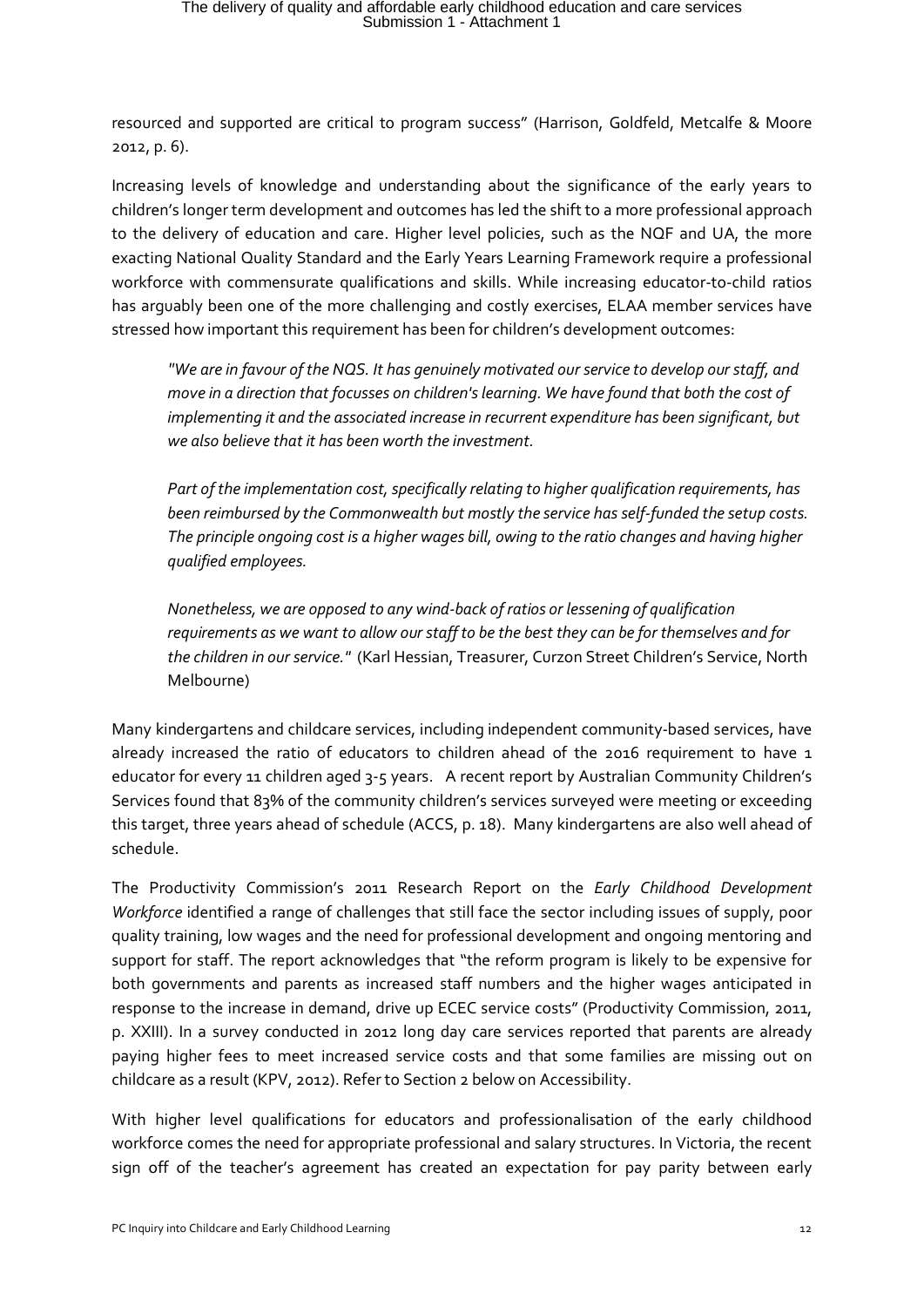childhood educators and primary teachers. This has particular significance for the long day care sector where pay and conditions have traditionally been lower than for the kindergarten sector. Without an increase in government funding, the upward pressure that this expectation puts on the wages bill for services has the potential for either increased fees for families or for a reduction in services for children, with parents then opting out of the workforce as the costs of childcare become too high.

The outcomes of the Pay Equity case lodged by the Australian Education Union, United Voice and the Independent Education Union, currently before the full bench of the Fair Work Commission will have a significant impact on the awards that operate within the early learning sector, and consequently the wage structure.

There is also a need for a comprehensive workforce strategy to attract and retain suitably qualified early childhood professionals to the sector. In one LGA there has been a report of a turn-over of more than 50% of educators between 2013 and the beginning of 2014. The strategy would need to address some of the key issues including:

- Pay and conditions, as determined through enterprise bargaining.
- Actively promoting early childhood as an attractive long term career option for staff at every level including through the use of scholarships and other incentives, particularly in rural areas.
- Accreditation by professional associations or relevant regulatory authorities, e.g., Victorian Institute of Teaching.

Improving the quality of courses offered by training organisations was also identified by the Productivity Commission's *Early Childhood Development Workforce* report. This area has been now been actioned for strategic review by the Australian Skills Quality Authority.

#### **Section 1 Recommendations:**

- Continue to implement the NQF within the timeframes agreed by all Australian governments.
- Continue to work with State and Territory governments to ensure the continuity of Universal Access funding and provisions.
- Support all early learning services to implement the NQF, ensuring the delivery of high quality services to all Australian children, including children from disadvantaged families.
- Maintain requirements of the NQF, particularly those for increased qualifications for educators and improved ratios of educators-to-children.
- Support the development of a high quality, professional early childhood workforce including through the provision of appropriate remuneration that acknowledges the importance of the work that educators do with children in early learning settings.

#### **2. The current and future need for child care in Australia** (refer also to Section 4 for Rebates and Subsidies)

For parents returning to work, child care is just one consideration in a suite of others that includes access to paid parental leave following the birth of a child and the willingness of workplaces to provide flexible working arrangements for employees.

#### **Accessibility**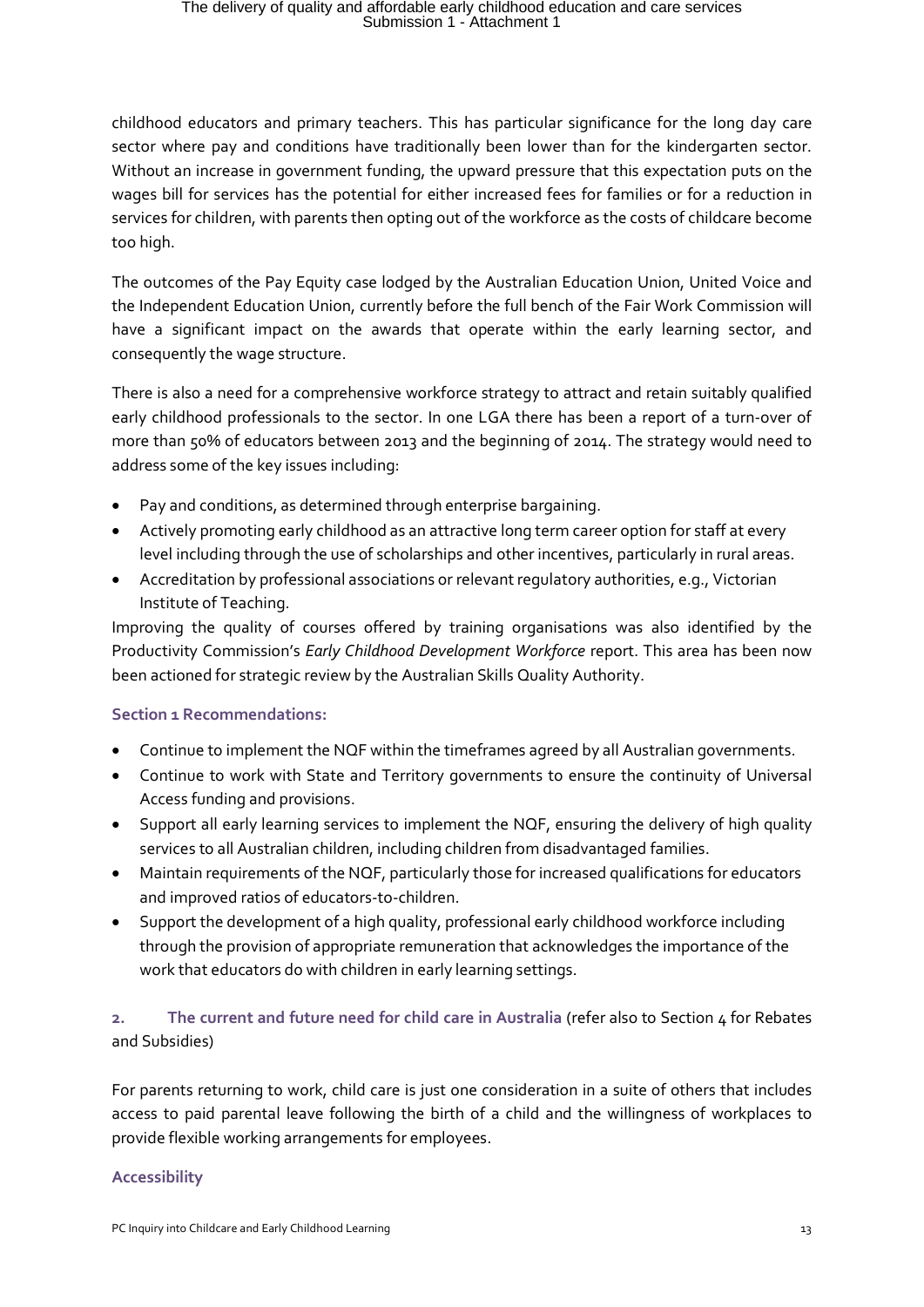Some families miss out on child care and early learning programs and this occurs for a number of reasons. Of particular concern is the inadequate number of places available in some locations. In the rapid growth corridors of outer metropolitan Melbourne, Sydney and South Eastern Queensland, inadequate planning for early years infrastructure has led to significant shortages of places.

One ELAA member reported 29 children missing out on kindergarten places in a growth corridor area in Victoria because all local kindergartens were full and there was no additional infrastructure in place to enable additional programs. At the same time there were vacancies in a neighbouring Shire, but the Shire has been unwilling to provide these to residents of another municipality. This clearly demonstrates the need for improved planning and communication across geographic boundaries (Refer to the ECMS submission to this Inquiry).

In some inner suburbs there are also demographic issues, and many have long waiting lists. In a 2012 KPV survey, one inner suburban service reported a waiting list of 200. As a consequence some families missed out on a place altogether. There may be instances where families have had to compromise on service quality in order to secure a place. Some services face site constraints or a lack of available land for expansion and the cost of building new rooms or centres and employing more staff can drive up the cost of education and care for families.

Conversely, there are services facing issues of financial viability in some areas where the changing demographic profile has seen families replaced by an older resident population. While this is likely to change over time as inner areas undergo gentrification, it can be a challenge to keep services viable in the short to medium term. Improved long term planning, that takes account of demographic shifts, is essential and requires bi-partisan support and cooperation from all levels of government.

Accessibility of services can also be an issue for some families:

- Aboriginal and Torres Strait Islander families and families known to child protection who have priority access to services but may still find access difficult where there are waiting lists, or they have not been identified by family support services as needing assistance. Some struggle to participate in universal early years services where there is limited ability to provide them with ongoing support. High turnover of child protection staff can also mean a lack of awareness about available and appropriate programs and services. (Refer to Section 3 for models of early childhood education and care that better support Aboriginal and Torres Strait Islander children and families).
- Vulnerable children and families for whom there is no quick fix e.g. those in situations of domestic violence, drug dependency etc. have difficulty accessing child care services and Special Child Care Benefit is only a short term solution (see Affordability below). Innovative models of service provision are often needed for vulnerable children and families in communities of entrenched disadvantage. (Refer to Section 3 for examples of models that provide appropriate support).
- Many children with disabilities and additional needs are unable to access services or are not receiving the additional assistance they require. Coordinators and staff often struggle with inclusion and have limited pre-service training in this area. There is no extra support available for children who do not have a diagnosis. While the Preschool Field Officer program is available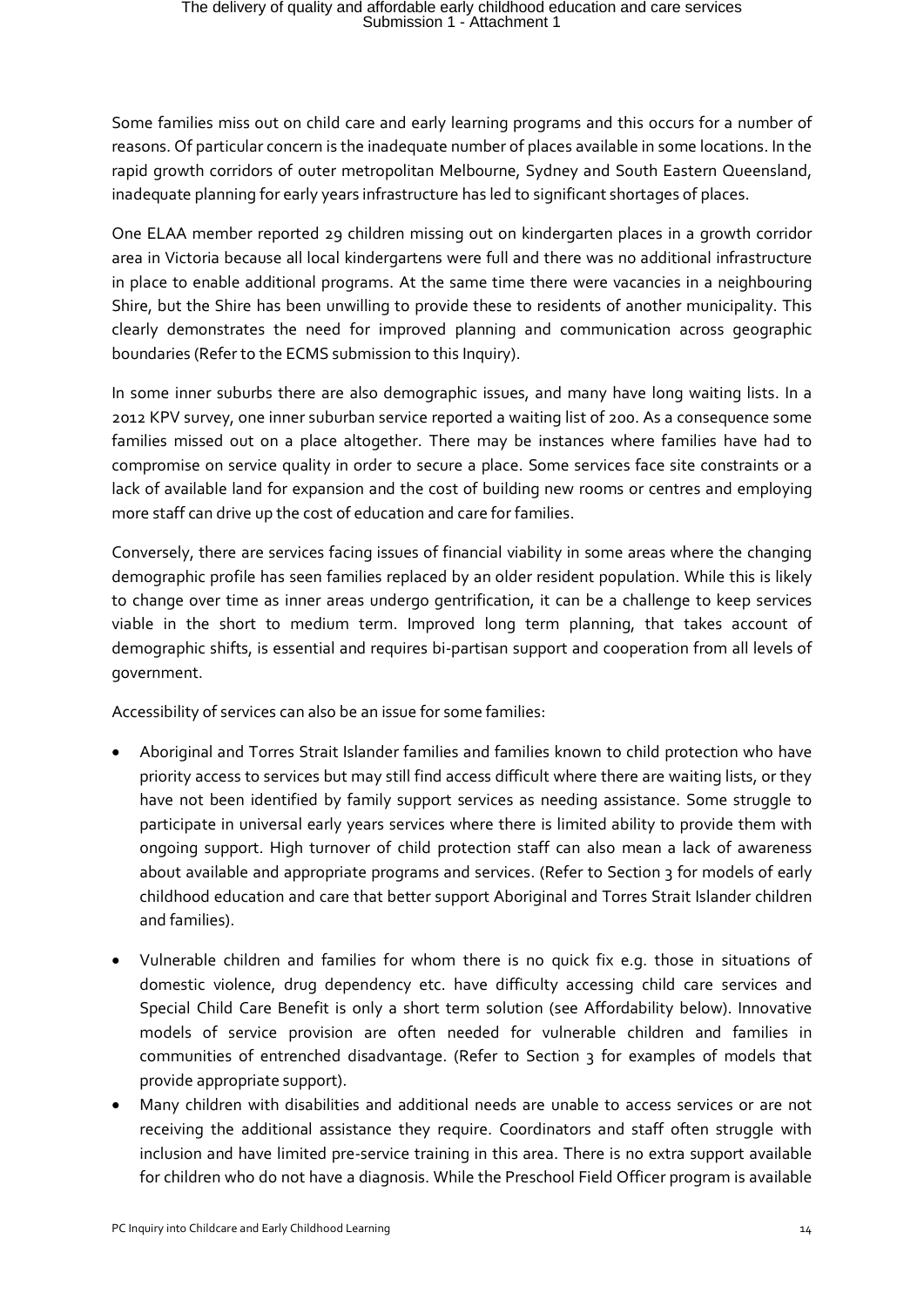to Victorian funded preschool programs this is not the case for children in Commonwealth funded programs. There are also many children who require inclusion funding but who are not entitled to it under the existing guidelines even when extra staff and/or supports are required to include them at the service. (Refer to Section 3 for models of early childhood education and care that better support children with disabilities and additional needs).

- Families on low incomes struggle to afford child care (refer to Affordability below) and many miss out altogether. Some take whatever is available. In many cases quality is an issue.
- Children under 3 years of age particularly infants are more likely to miss out on child care places in a range of locations due to intense competition for fewer places.
- Families with multiple children often face difficulty finding the required number of places for their children at the same time within the one service. These families may have to use more than one service and may struggle to get the days and hours of available care to match up.
- Child care is also more expensive for families with more children. One parent reported in a 2012 survey that up to 25% of their monthly expenses are on child care (KPV 2012).
- Rural families may also miss out or face long distances and travelling times to access child care places in country locations. Some rural services also struggle to attract and retain staff and to provide extended hours of care for smaller numbers of families.
- There are families with increasingly complex issues (i.e., mental health) accessing services, and evidence of children with significant behavioural issues being excluded from childcare and early learning programs.
- Many Culturally and Linguistically Diverse and newly arrived children and families are also accessing services and many services are very limited in terms of knowledge and resources to meet their needs.

#### **Affordability**

While the majority of ELAA members are not-for-profit, community based services, an ongoing concern for the sector remains the perception that there are some providers that make a profit from the education and care of children and may "cut corners" to do so. This perception was brought to our attention again through the words of a childcare worker who contacted us specifically in response to this inquiry, but asked to remain anonymous:

*"There are centres out there where the previous owners have never looked after the centre. They have not looked at how important it is to make sure owners of childcare centres and kindergartens have qualifications before buying them. The government has not looked at centres that are breaking the rules and not having enough staff on the premises. The government needs the quality to be 100% first before allowing all parents to leave their children in care. Staff are not getting replaced when they are away and are not getting planning time. There would be a lot of horror stories and so many staff are just not speaking up. We owe it to the rights of the children who cannot speak up for themselves."* 

An ELAA member working in the sector, reports examples of inadequate and under-stimulating programs including services providing fewer than  $5$  books and another with one paintbrush between 30 children. There may need to be consideration given to setting minimum requirements for resource provision to ensure children's learning needs are met. When we talk about the costs of implementing a quality reform program we need to keep in mind the costs of not doing so. As a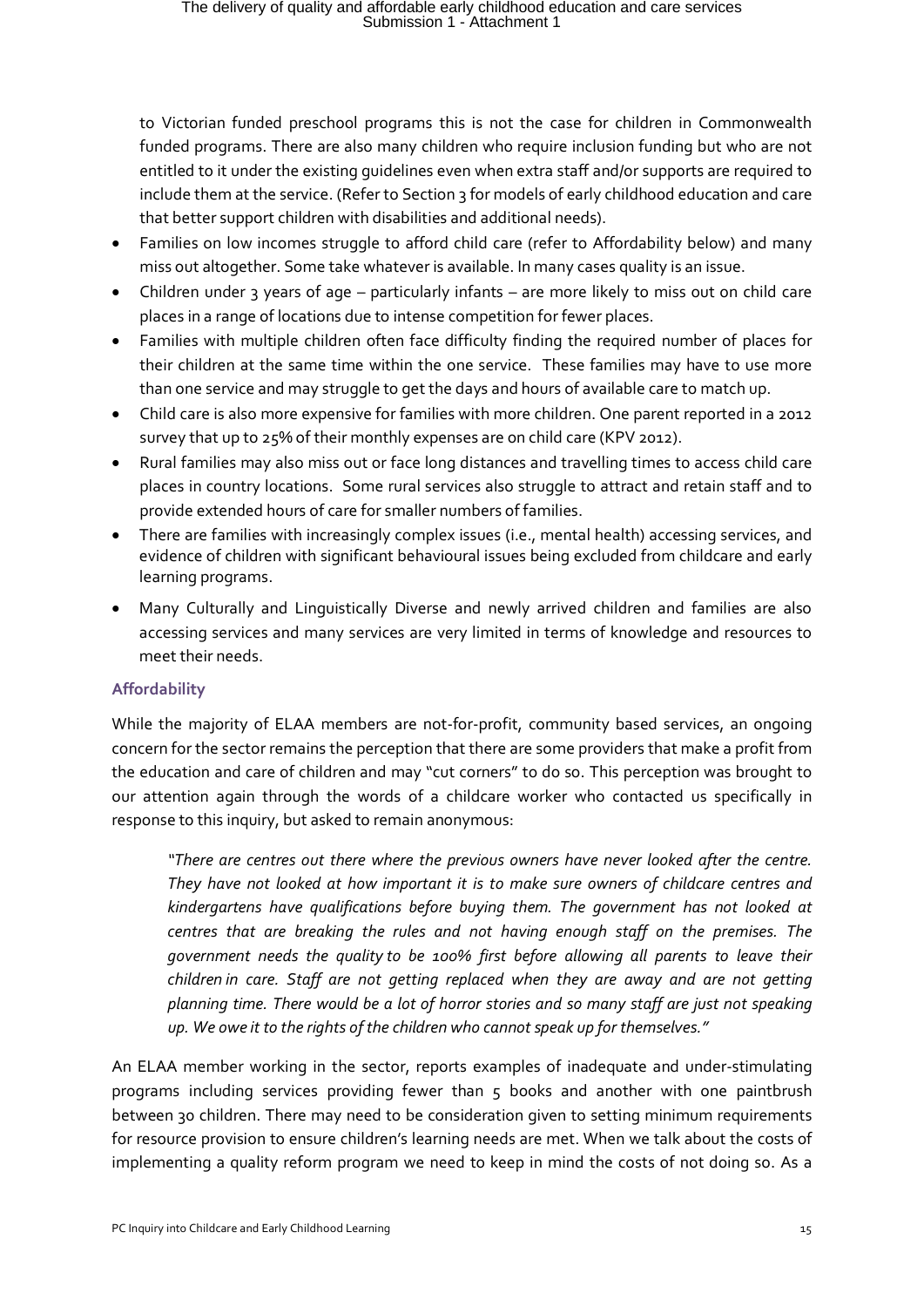community we need to ensure that the care we entrust our children to conforms to the highest possible standards, providing the best possible foundations for their growth and development into the future. As this is clearly a public – as well as a private – benefit it is essential that governments continue to make a significant investment.

Services report that there are families who are missing out on childcare due to cost. Anecdotal evidence suggests that fees have risen across services and many are now charging between \$90 and \$110 a day. Fee increases have been necessary to enable services to meet increased costs, particularly staffing costs.

Recent research by the National Centre for Social and Economic Modelling (NATSEM) has demonstrated the link between labour supply and the child care price and concludes that a lack of affordable, quality child care does prevent parents (and in particular women) from returning to work (Breunig et. al, 2011).

Child care assistance in the form of the Child Care Benefit (CCB) and the Child Care Rebate (CCR) is designed to facilitate the participation of parents in the workforce and to support children's social and intellectual development. This is particularly important for children from disadvantaged families. But CCB and the CCR do not make childcare affordable for all families.

There are families on low incomes who do not qualify for the maximum amount of CCB and are ineligible for Jobs, Education and Training (JET) Child Care Fee Assistance to cover some of the `gap fee'. These families – sometimes described as the "working poor" – struggle to afford child care. Other families are unaware of their entitlement to CCB and/or CCR or have difficulty navigating a complex and confusing system for parents and services to manage. Although Special Child Care Benefit is available to help a child at risk of serious abuse/neglect or families facing financial hardship, it is time limited to 13 weeks and requires reapplication to the Family Assistance Office beyond this time. JET funding is also a time limited payment. But for many vulnerable families there is no `quick fix' solution and they may only be able to afford child care while they are receiving special benefits. When these are withdrawn they may need to significantly reduce their child care hours or relinquish their place altogether. In many cases these are the very children who would most benefit from extra time in a good quality children's service.

There is also an anomaly in CCB in that the benefit is spread across a 24 hour period but not over more than 2 days. In practice, this means that families can claim the full benefit only if children are in care for two 10-12 hour sessions. For example, if the child undertakes  $3 \times 6$  or 4  $\times 6$  hour sessions, the family can only claim for the first 2 x 6 hour sessions. In cases where families are hard-pressed financially, this can lead either to reduced continuity of attendance at the service or to drop-out. This is at odds with good service practise.

(Refer to Section  $\Delta$  for further discussion of CCB and CCR.)

A system in which all three levels of government contribute cannot generate a level playing field. This is likely to have an impact on the quality of the services provided in some locations. Local government is a key player in the delivery of early childhood education and care but the contributions made can vary greatly from municipality to municipality. Some LGAs are very involved in planning, resourcing and supporting services, others much less so. Children and families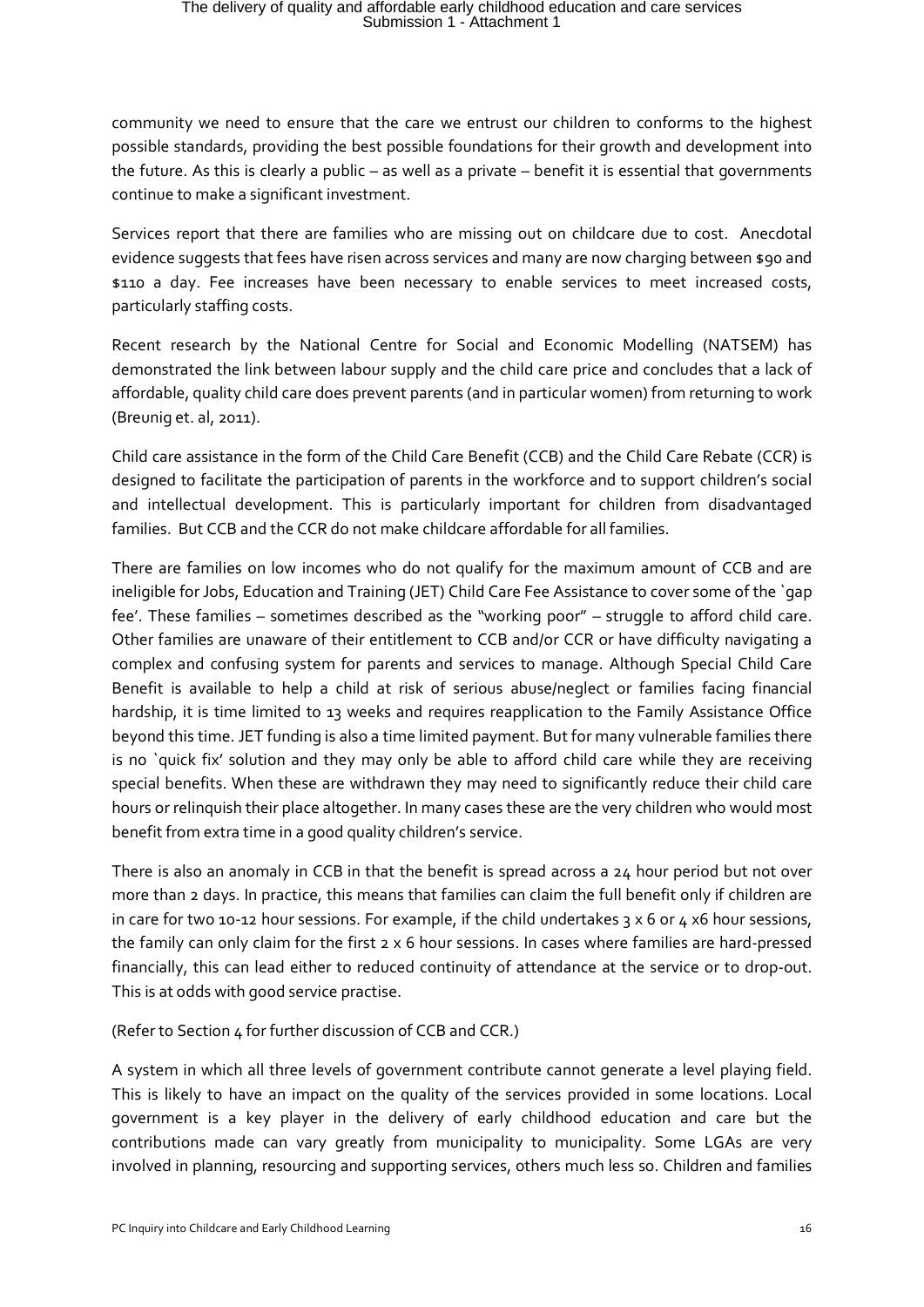should not be disadvantaged in their access to quality childcare and early learning services based solely on their geographic location.

There have been some concerns since the introduction of the NQF that quality has driven the cost of child care and early learning service up. Quality doesn't have to be associated with prohibitive cost. For example, amongst ELAA members, there are a number of small, community-based services with fees around \$90 a day. Kindergarten Cluster Managers also report cost efficiencies are possible when managing a number of services and these efficiencies can be reflected in more affordable fees for families.

#### **Flexibility**

While acknowledging that flexibility is important, the quality of early learning provided is still the highest priority regardless of whether care is centre-based or home based (in the carer's home or the child's home).

We understand that there are now some services offering care on a 24 hour basis to support the needs of shift workers. Anecdotally we believe that the uptake for this particular model is not high. It would therefore be important to investigate the level of demand for this type of service and to determine whether other options available to families are adequate. Quality choices such as long day care and family day care, are important. (Refer to Section 4 of this submission for a discussion on nannies as an alternative model of care.)

#### **Transitions from early childhood education and care to school**

High quality early learning experiences set children up for success at school. Two recent Australian research reports highlight this clearly. Based on data from *Growing Up In Australia: the Longitudinal Study of Australian Children* (LSAC), these reports found positive correlations between preschool attendance and longer term benefits for children.

A 2011 report concluded that "those 4-5 year old children who are attending pre-school or a preyear one program [have] on average higher overall development, learning and cognitive and socialemotional outcomes than those children who do not" (Gong, McNamara, & Cassells, 2011, p. 8). University of Melbourne Research undertaken in 2013 in collaboration with the Department of Education and Early Childhood Development and also based on LSAC data, shows a "significant positive association between pre-school attendance and Year 3 NAPLAN scores "where the preschool teacher had a Degree in Early Childhood Education or a Diploma in Early Childhood Education or Child Care (Warren & Haisken-DeNew, 2013, p. 34).

Many early learning services have developed close links with local primary schools to ensure smooth transitions for children from preschool to school. Well qualified educators develop a pool of knowledge about each child in the service and pass this on via Transition Statements to the child's preparatory class teacher. In some locations preschool educators meet face to face with preparatory class teachers to ensure that the preparatory class teacher is well informed and able to meet the needs of each child that transitions to their class from kindergarten.

The City of Greater Geelong provides an example of one of the most supported transition programs in Victoria. Through their involvement in two key pilot programs – *Best Start* and the *Linking Schools*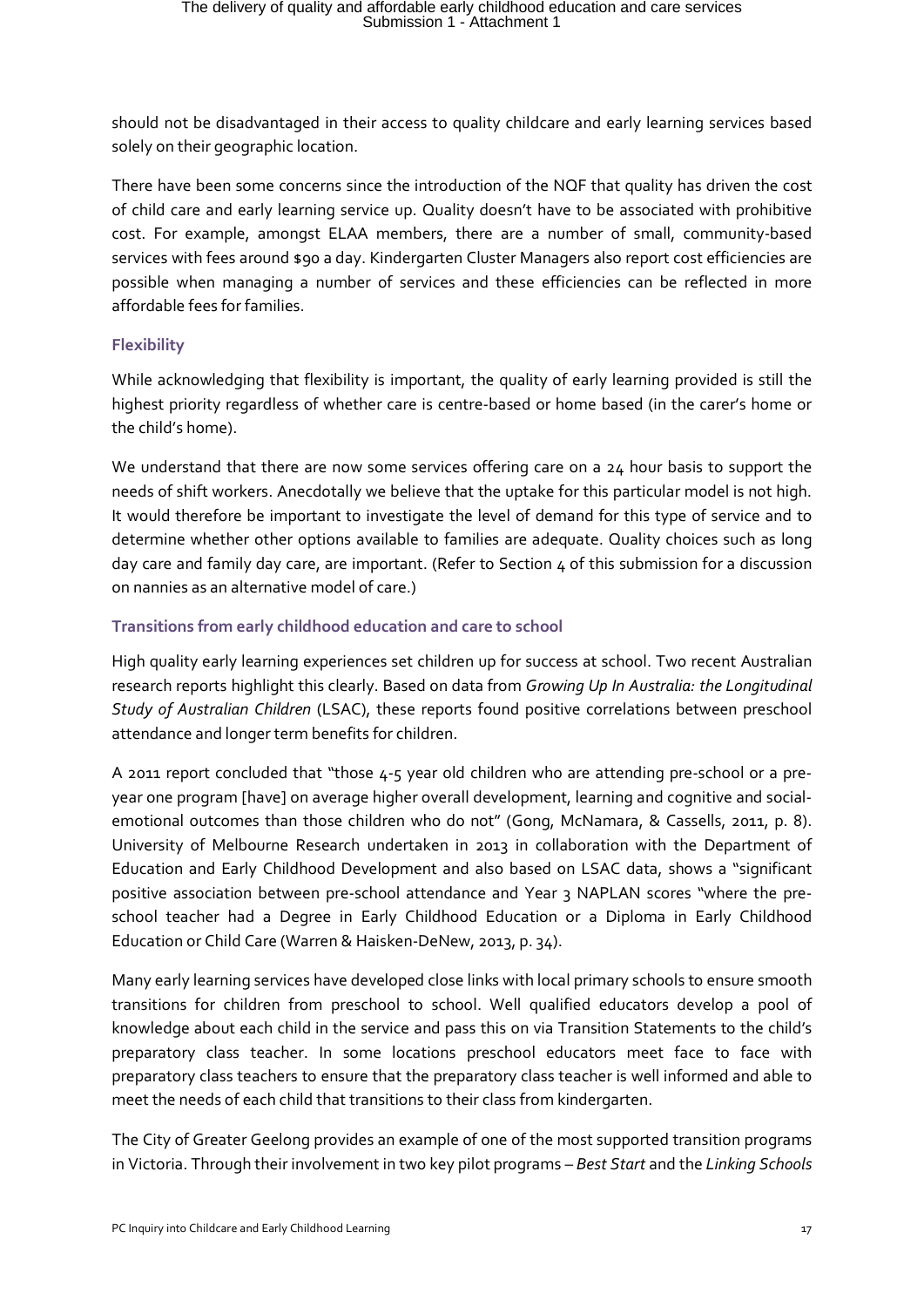*and Early Years* project – partnerships were formed between local schools and early childhood services, to facilitate discussions about the needs of children and families. Each of the seven schools involved in the pilot programs appointed a transition leader to provide a link between kindergarten and school and to ensure families received consistent information about enrolment and schooling. A group was established to support the transition leaders and this involved all day care, kindergarten, prep staff and support services in the area. This group promoted good relationships between services, developed a transition calendar, organised peer swaps to enable prep teachers and kindergarten teachers to visit each other's programs and provided a forum for critical discussion about the development and use of the required Transition Statement. *Linking Schools and Early Years* is a project of the Centre for Community Child Health at the Royal Children's Hospital in Melbourne. Sharron German, a teacher at William Hovell Preschool in Geelong says:

*"When our children leave kindergarten for school, I am confident they will be known by their Prep teacher and that the teacher has a document containing valuable, usable information for the new school year."*

#### **Section 2 Recommendations:**

- Improved planning across all levels of government to ensure that demand for early learning services is met. This is particularly important in areas of rapid growth.
- Combine Child Care Benefit and Child Care Rebate into a single payment directly to services to simplify the complex system currently in place.
- More flexible models of child care for rural areas where there are inadequate numbers of children to sustain long day care programs.
- Support for transition programs that develop partnerships between preschool, school and families.

#### **3. Specific models of education and care for trial or implementation in Australia**

It is widely understood that vulnerable children and their families have lower levels of participation in universal services, including childcare and early learning programs, than other members of the community. Innovative models of service provision are often needed in communities of entrenched disadvantage. It is important to acknowledge that many innovative models may require establishment funding and in some cases, additional ongoing financial support, but that these costs are likely to be recouped in the longer term. Early intervention and prevention is far more cost effective than reliance on tertiary services for extended periods of time.

There is a role for government in supporting services that target disadvantaged children and families. Where services are managing children with complex needs, there is likely to be a requirement for staffing beyond the established ratios, specific training for educators and additional resources to support staff, children and families. Joined-up models of service delivery – including integrated services – can provide better outcomes for disadvantaged families.

In the following pages we provide information about many innovative models of education and care that are currently working to support disadvantaged children and families. Many of these could be rolled out in other locations with the provision of adequate funding.

#### **Models that target vulnerable children and their families**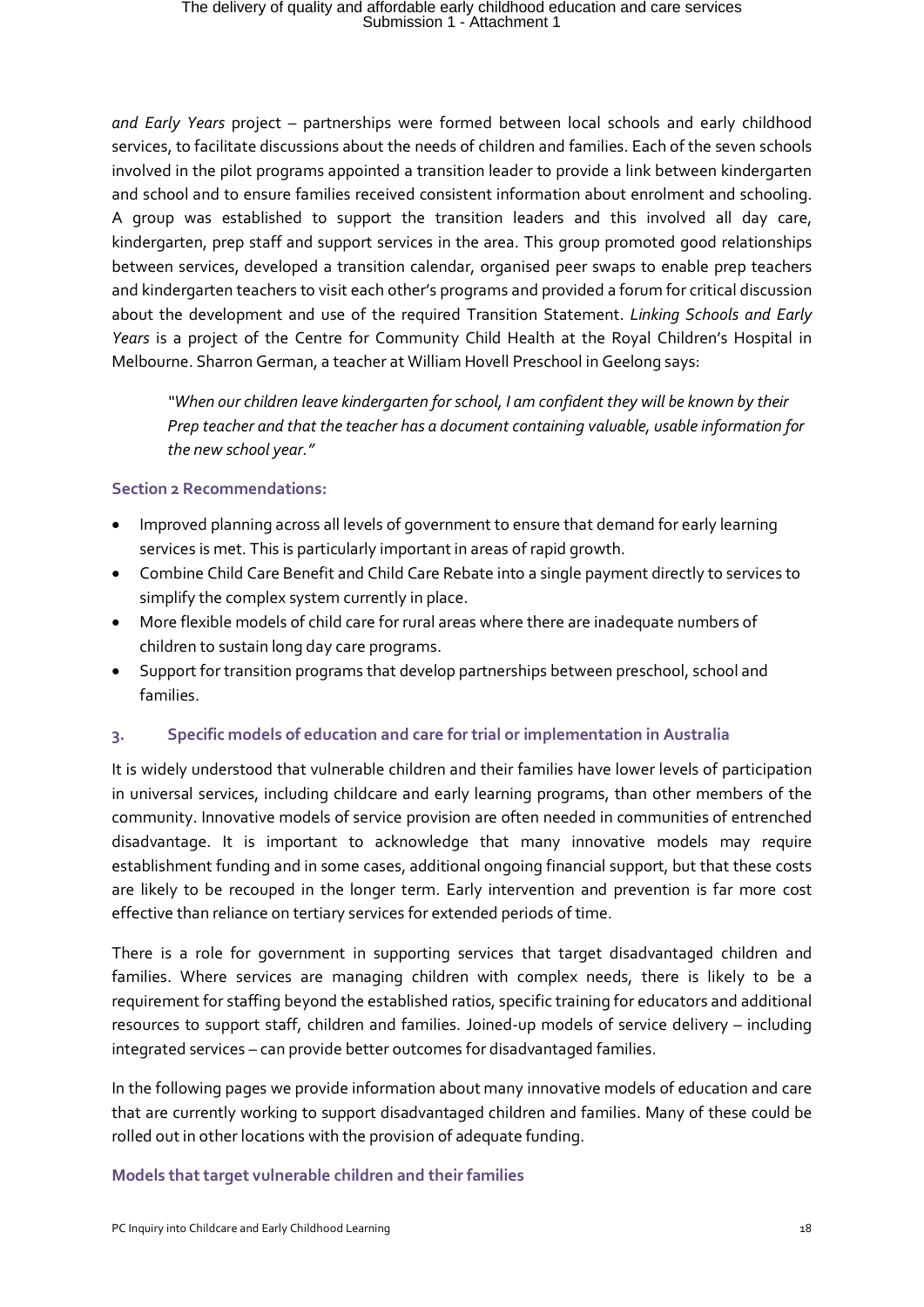- Models, such as Doveton College's Early Learning Centre and the integrated service model promoted by the Victorian Government, provide holistic support to all children and families to enable them to achieve better outcomes in education and in life. The local Doveton community ranks very highly for disadvantage in Australia. Levels of poverty are high, educational achievement is low and many families are from non-English speaking backgrounds, including newly arrived refugees and asylum seekers. The Early Learning Service does not differentiate between child care and kindergarten hours based on a philosophy that children are learning and developing all the time. Parents are supported and encouraged to participate in their child's learning by highly qualified staff. The centre enables community connections via playgroups, maternal and child health services, a sewing group for mothers, an internet café and a range of community support agencies with a community engagement co-ordinator working on site. This model operates within existing funding parameters by joining up services, programs and funding in a more effective way.
- Integrated services have been encouraged at policy level by the Victorian government as they offer many benefits for families. The integrated children's centre model involves the provision of a range of early childhood services including: maternal and child health, kindergarten integrated with long day care, early childhood intervention services (ECIS), family services and a range of programs that support children, parents, families and the community. The provision of a range of co-located services that work collaboratively to support families enables a more holistic approach to child development and family wellbeing. When we talk about integrated models, it is also essential that funding sources are integrated across all levels of government and programs. This is not the case at present and can make the integrated model unaffordable for families and financially challenging for services to deliver. Some integrated services report that ongoing operational funding is needed to assist with costs including: additional training, the extra time required to work collaboratively, a new governance structure and the high level of management time required to support partnership development as well as ongoing support and evaluation. However, providing support to vulnerable children and families early on leads to cost savings in the longer term through reduced reliance on tertiary services at a later stage in life.
- The Children's Protection Society, Child and Family Centre in West Heidelberg in Melbourne has recently received an 'Excellent' rating from ACECQA for the provision of exceptional education and care for some of the most vulnerable children and families in the local community. Children and families attending the centre have two or more risk factors of abuse and neglect, and for many, ongoing participation in universal early learning programs is not an option. The centre provides a range of supports to help break the cycle of disadvantage, including high staff to child ratios, integrated family support and an education and care model informed by attachment and trauma theory. Research has shown that programs directly targeting disadvantaged children (e.g. Perry Preschool program and the Abecedarian project in the US) can dramatically improve outcomes for families who participate. The Centre wants to ensure that by the time the children are starting school they are developmentally equal to their peers. The University of Melbourne is currently undertaking research on the program.
- The provision of 15 hours of funded kindergarten for Health Care Card holders has made a big difference to accessibility and affordability for those that most need it.
- The Victorian Preschool Field Officer Inclusion Support Service is delivered predominantly in the child's naturalistic setting, i.e. the kindergarten where children have most opportunity for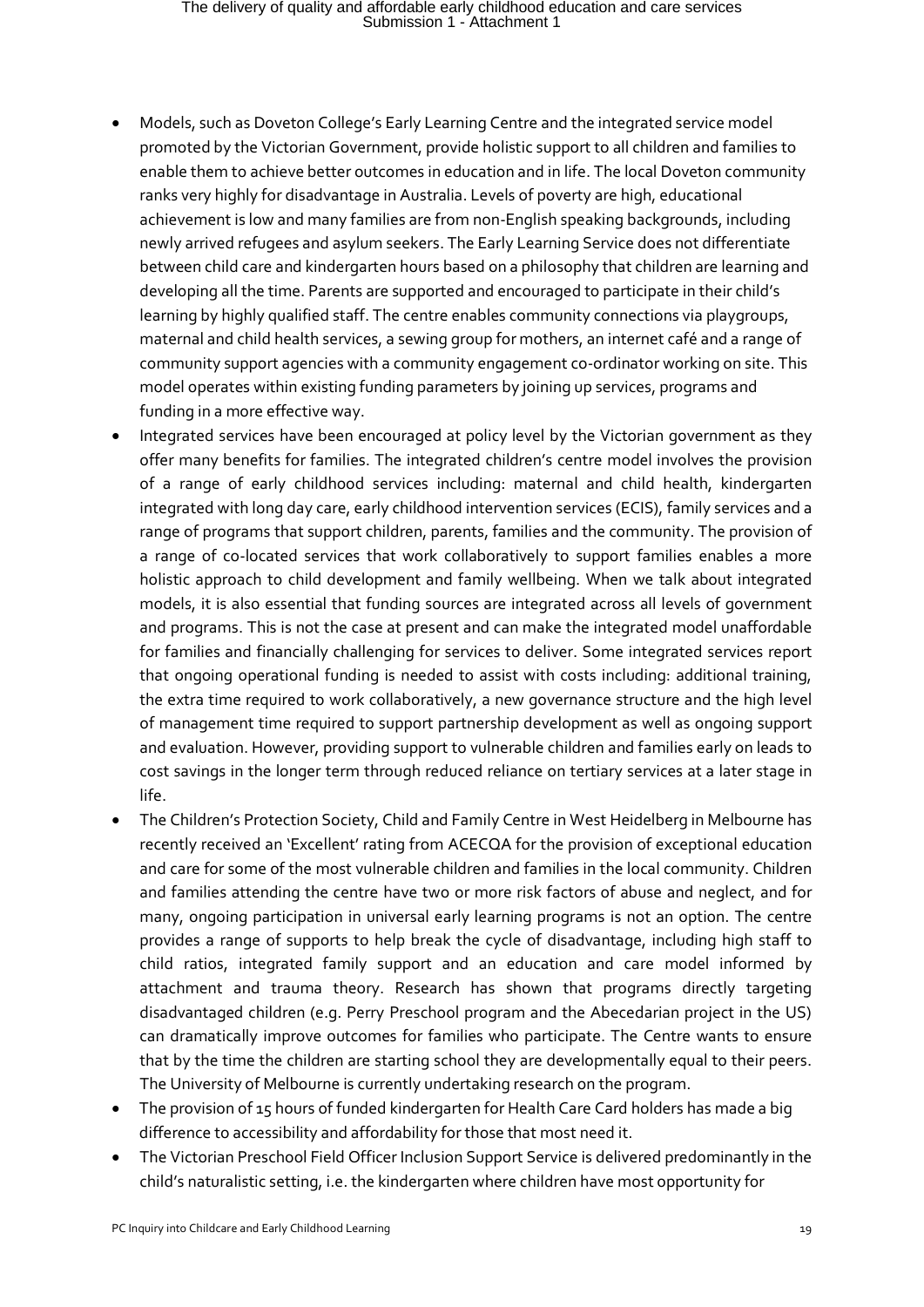repeated practice of skills. This results in the engagement of vulnerable children and families with early intervention that frequently avoids more significant intervention in the future. Preschool Field Officers enable this process via play based observation/assessment of children in their natural setting, strategies and program support, resourcing, mentoring and modelling. Service includes transition to kindergarten, service while in kindergarten and transition to school. Focus is on capacity building through those who do the day to day work. It's an enhancing strength based approach.

• An information resource, such as an up-to-date website could assist services and early childhood professionals to stay abreast of available programs and support.

#### **Models that support Aboriginal and Torres Strait Islander children and families**

- Aboriginal owned and operated services provide education and care services to many Aboriginal and Torres Strait Islander children and families. For example, the Victorian Aboriginal Childcare Agency (VACCA) provides programs and services to strengthen Aboriginal culture and encourage best parenting practices. They also advise government in relation to child abuse and neglect in the Aboriginal communities.
- Indigenous Professional Support Units (IPSU) are located in each state and funded by the Department of Education. They provide culturally appropriate advice and support to Indigenous run child care services. This includes:
	- o support and training to management and employees of Indigenous Budget Based Funded programs
	- o support to raise cultural competence of mainstream early childhood services and
	- o networking and collaborating with the early childhood service sector, community and government
- Victorian initiatives such as the Early Start Kindergarten program and the Aboriginal Best Start model are designed to engage Aboriginal and Torres Strait Islander children and children known to child protection. The Early Start program funds up to 15 hours of free or low cost kindergarten for eligible three-year-old children where programs are provided by a qualified teacher. The Best Start model links children, families and early years services, including early learning programs, to improve their life chances.

#### **Models that support rural children and families**

- Early Learning Association Australia and Playgroup Victoria are currently working on a project to strengthen the participation of children and parents in early learning and community in three rural Victorian sites: the Wimmera / Loddon Mallee, Ballarat and Surrounds and East Gippsland. These areas currently report a lower level of involvement of families in early years services. The project employs development workers to:
	- o Grow the participation of 0-4 year olds and their families in community playgroups as a pathway to promote early learning in the home and to strengthen the role of parents as the first and most enduring educators of their children.
	- o Promote the connection and reconnection of families with the early childhood sector within their community to promote non-home early learning opportunities.
	- o Promote integration of parents and professionals contributions in children's early learning.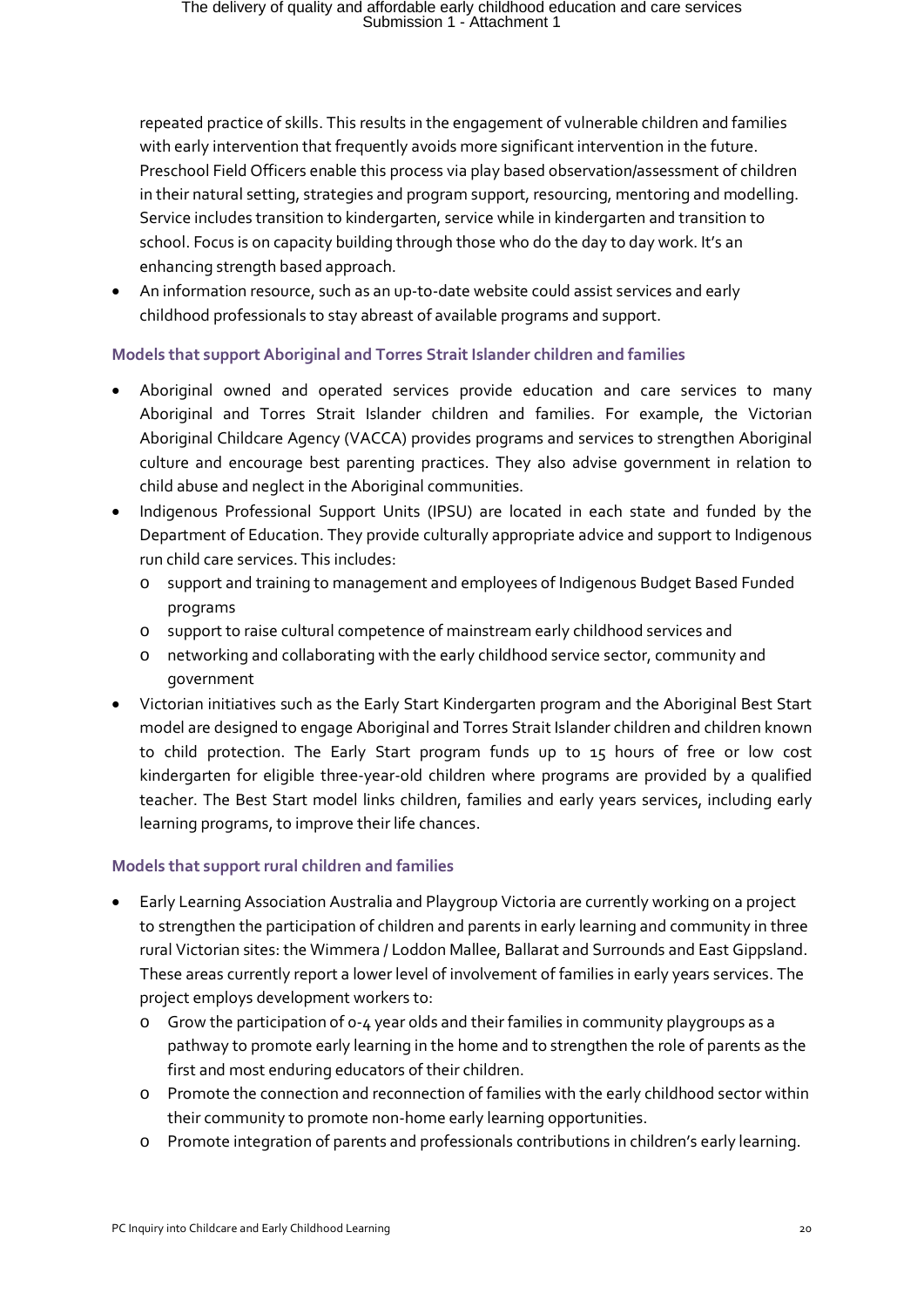- o Assist parents to navigate the early year's systems through provision of information and access to services for parents.
- o Ensure smooth transition between playgroup participation and early childhood services participation.

#### **Models that support children with disabilities and additional needs**

- Children with disabilities and additional needs are amongst the most vulnerable children in our community and often face barriers to participation in daily life. Inclusion in universal early learning programs is considered to be "just as important for young children with disabilities or developmental delays as…for other children and the learning environments that children experience outside the home are just as important for their development as their home environments" (Moore, 2012, p. 19). But to enable services to effectively include these children in a meaningful way requires:
	- o Pre-service training for educators
	- o Regular professional development
	- o Support staff in centres and
	- o The assistance of early childhood intervention services.

Government has a role to ensure that training providers are able to skill-up graduates in this area. Some Cluster Managers report that they currently need to do top-up training to ensure educators have the required skills.

ELAA endorses the recommendations made in the Early Childhood Intervention Australia submission to this Inquiry.

• Early Childhood Intervention Australia (ECIA) has been advocating for measures to support inclusion for many years. More recently the Victorian Chapter of ECIA has identified The Teaching Pyramid as an innovative response that can assist to fully include children with disabilities and developmental delays in universal early childhood services. The Teaching Pyramid, developed by Professor Mary Louise Hemmeter from Vanderbilt University in Nashville, Tennessee integrates support for all children in early childhood education and care services with graduated additional support for those in greatest need. ECIA (Vic) are currently exploring options for field trials of this model in partnership with a range of peak bodies, services, Government and communities with a view to better resourcing and supporting teachers to include children of all abilities in early years programs.

#### **Section 3 Recommendations:**

- Evaluate and explore opportunities for further roll-out of those models of education and care that are currently successfully supporting disadvantaged families and children.
- Resource and support universal early childhood services to fully include all children, including children from disadvantaged backgrounds, children with disabilities and those with additional needs.
- Ensure that training providers are skilling-up educators to better work with disadvantaged children and families.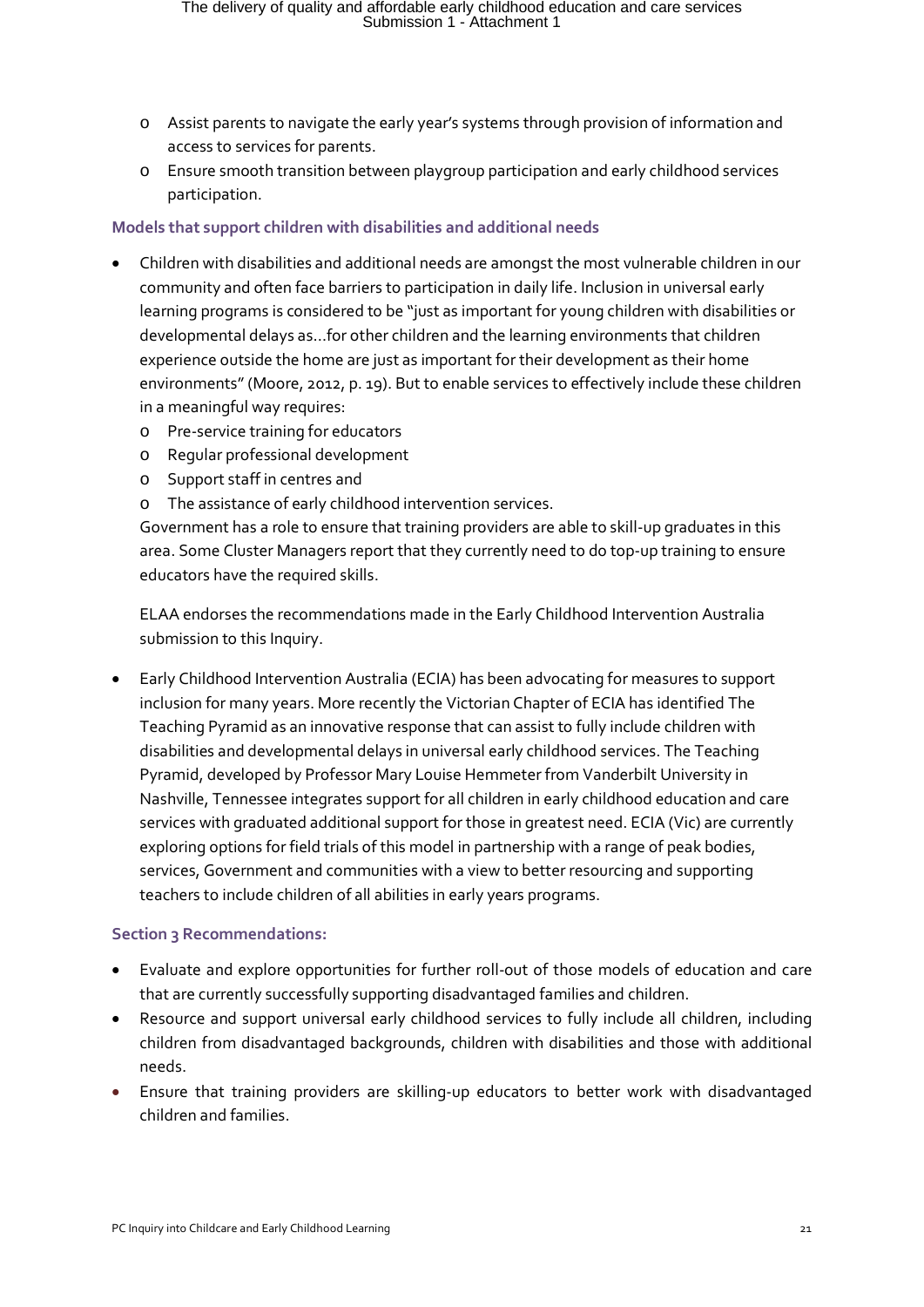#### **4. Options for child care support for Australian families**

#### **CCB/CCR**

The 2009 Henry Tax Review made a number of recommendations for reform relating to child care that are still relevant in the current context. In particular this review recommended that Child Care Benefit and Child Care Rebate be combined into a single payment to parents or to childcare centres and that low-income families receive a higher rate of subsidy. Vulnerable children, including those at risk of abuse, neglect, with significant developmental delay or experiencing 'multiple disadvantage', would have the full cost of their care covered. (Refer to the Victorian Early Start Model in Section 3). The Henry Tax Review also suggested reforms to make Child Care Benefit and Child Care Rebate better targeted and simpler.

Many ELAA members have expressed the view that paying these benefits directly to services would help streamline the complex system that is currently in place. From a management perspective this would enable services to undertake longer term planning, help reduce bad debt and provide a buffer to enable families to maintain their child care place when struggling financially. Services report that many parents would also be happy for the funds to go directly to the service as the current process is perceived to be too complicated. This would also mean parents are not in the position of having to face large bills upfront for which they receive partial retrospective reimbursement. It would be essential to ensure a commensurate fee reduction for parents where this money is paid directly to services, or demand for places may reduce.

#### **Flexibility**

While acknowledging that families have a right to choose the type of care that best meets their needs, the current interest in funding for alternative forms of child care such as nannies raises many questions. Of great concern to ELAA is the ability of the government to impose quality standards and monitor the quality of care and learning experiences for children in these models of care.

ELAA members are also concerned about how this would be funded. If tax breaks are provided for nannies they are then likely to be directly competing with long day care and family day care services. This could lead to an exodus of centre-based staff able to earn more money working as nannies and would have implications both for services and for the staff themselves. Services may face two issues – a reduced pool of available staff and potentially a reduction in numbers of children enrolling, which would have significant impact on service viability. For staff, a move to nannying is likely to mean limited, if any, access to the professional development, training and support provided by centre-based services. Anecdotally, ELAA understands that some services experienced this situation prior to the introduction of Child Care Rebate which made it cheaper for families to use centre-based services.

#### **Section 4 Recommendations:**

- Ensure the full cost of education and care is covered for all vulnerable children.
- Combine Child Care Benefit and Child Care Rebate into a single payment directly to services to simplify the complex system currently in place.
- Ensure that quality is central when considering alternative models of care.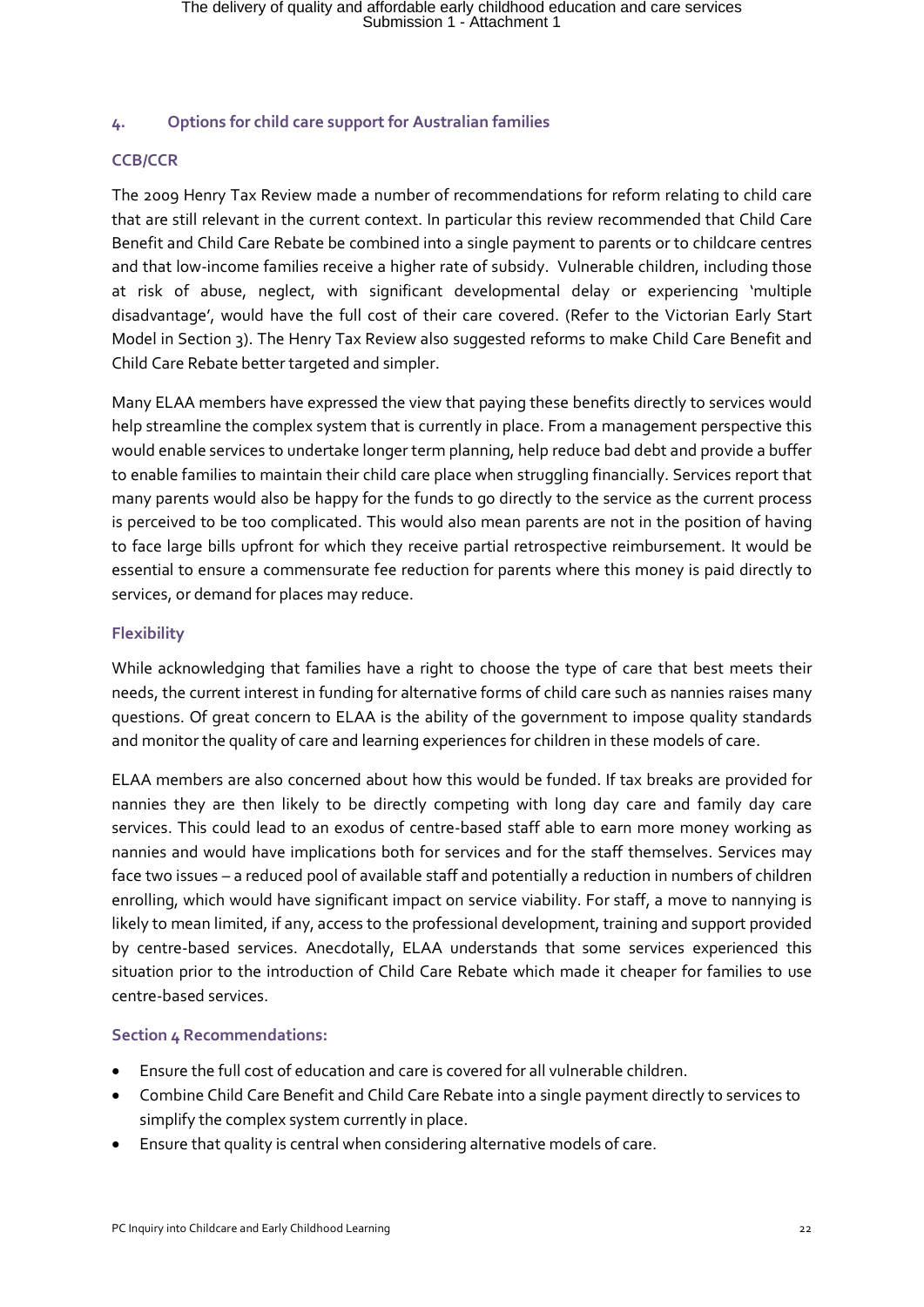• Ensure existing services are not disadvantaged by the introduction of new models of care. Any intended future roll out to other early childhood services such as ECIS and Inclusion support should be planned.

#### **5. Benefits and impacts of regulatory changes, including NQF, to child care and early learning**

In relation to regulatory change we note that the Productivity Commission refers to "the Australian Government's planned work with the states and territories to streamline the current quality framework arrangements" (p 3 issues paper). In a recent survey of ELAA members there was strong support for the retention of the National Quality Framework. Services did not want to see the diminution of a policy framework that has improved children's developmental outcomes. Many kindergartens and childcare services have already met the qualification and ratio requirements ahead of schedule and do not want to see these wound back.

A clear message to retain the quality improvements has come, not just from larger ELAA members, but also from smaller, community based services, that have often struggled to make the required changes, but can already identify that these have led to improved outcomes for children. They do not want to see the significant work they have undertaken lost. Some services are very vocal on this point saying that NQF requirements that have improved quality for children are not negotiable and must be maintained.

ELAA members are also concerned that activities that contribute to children's learning and development such as the Quality Improvement Plan, curriculum development and staff development and training (among others) must be quarantined from change. Work that enhances an educator's face-to-face program delivery and their interactions with children is essential.

Many services have also reported that, in spite of initial anxieties, the assessment and rating process turned out to be a valuable experience in which they received helpful feedback, advice and suggestions for service improvement. A regional cluster manager and a metropolitan kindergarten director convey their experiences of the assessment visit:

*"Everyone was uptight before the visit but it went very smoothly. At the end of the session I spent an hour with the assessor discussing policies. Staff felt it was a very positive experience and that had a lot to do with the depth of experience of the assessor who had an early childhood background. After the assessment was over she sat with the staff and talked with them about some of the things they were struggling with. They felt one of the areas they were working hard in but had difficulties with, was parent engagement. It's difficult because parents don't have the time to engage or volunteer. The assessor and the staff discussed ideas about how to engage parents more. That was wonderful for the staff because of her depth of knowledge. We know that our positive experience was directly related to the assessor's breadth of knowledge about early learning and to the extra time spent with our educators, but that this is not the case for all assessment visits." (*Sue Brown, Cluster Manager at Goulburn Regional Preschool Association in Murchison, Victoria)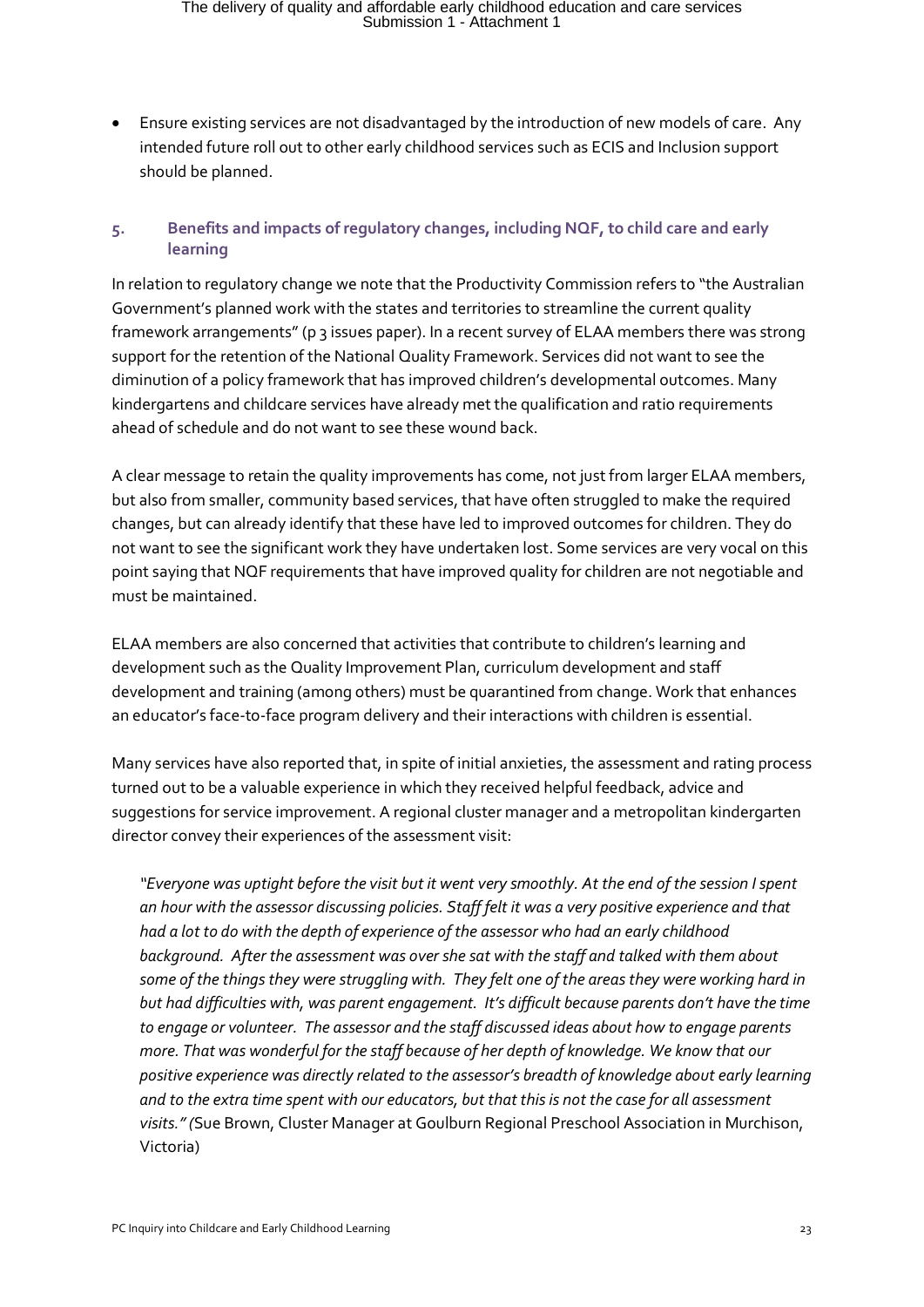*"It confirmed our philosophy and what we believe in, especially about the emotional wellbeing of children coming first and everything else following on as a result. During the assessor's visit she gave us some practical suggestions, little things she'd noticed at other kinders, such as having separate bins for recycling our scraps at lunchtime. Looking at the bigger picture, it's a good thing to go through because empirical educational research shows these practices are good for children."*  (Director and educational leader of a metropolitan kindergarten in Melbourne)

#### **Reducing the administrative burden**

It is important to note that one of the goals of the NQF was to reduce the administrative burden on services over time by introducing a standardised system across the country. The intention was to do this without compromising quality improvements being put in place. ACECQA has already begun to examine ways to better implement the quality reforms and have made a series of recommendations in their *Report on the National Quality Framework & Regulatory Burden.* This report found that 78% of the 5,400 services surveyed nationally were either very supportive or supportive of the NQF (p, 11). Interestingly the survey also showed that the perceived burden has already declined two years after the introduction of the new system, indicating the burden is transitional, reducing over time as the system is embedded.

Many ELAA members support the NQS in spite of the additional work required and the compliance costs involved. While there is always scope to reduce some of the administrative burden for services as one of our members noted, *cutting red-tape does not mean cutting back the NQS*. ELAA members have identified the following areas in which services would benefit from streamlining, related to reporting requirements, funding mechanisms and the regulation of training providers to reduce financial waste.

#### **Section 5 Recommendations:**

ELAA members recommended the following actions to reduce the administrative burden on services:

- Federal, State and Local Governments all contribute to early childhood education and care. Many services are required to report to all three, providing the same information via different reporting systems. As an example, one member service has identified the dual reporting requirements to State and Federal Governments each August regarding Kindergarten census information as onerous. Each Government has its own software interface (the Victorian Government uses KIM, the Commonwealth uses CCMS) collecting the same information. This could be streamlined by selecting one physical reporting channel – the Commonwealth system for example – with information passed on to State and Territory stakeholders. Greater cooperation between levels of government could lead to the simplification and streamlining of many similar reporting requirements including the overlap between the Quality Improvement Plan and the Service Improvement Plan already identified by ACECQA.
- Significant savings could be made through improved government regulation of training providers, ensuring a consistent supply of high quality graduates. Services report that it is not a shortage of qualified staff they are experiencing, but a shortage of appropriately qualified staff. Training providers offering brief courses with inadequate content, tick-box assessment, and no requirement to undertake placements in services are producing staff unsuitable for face-to-face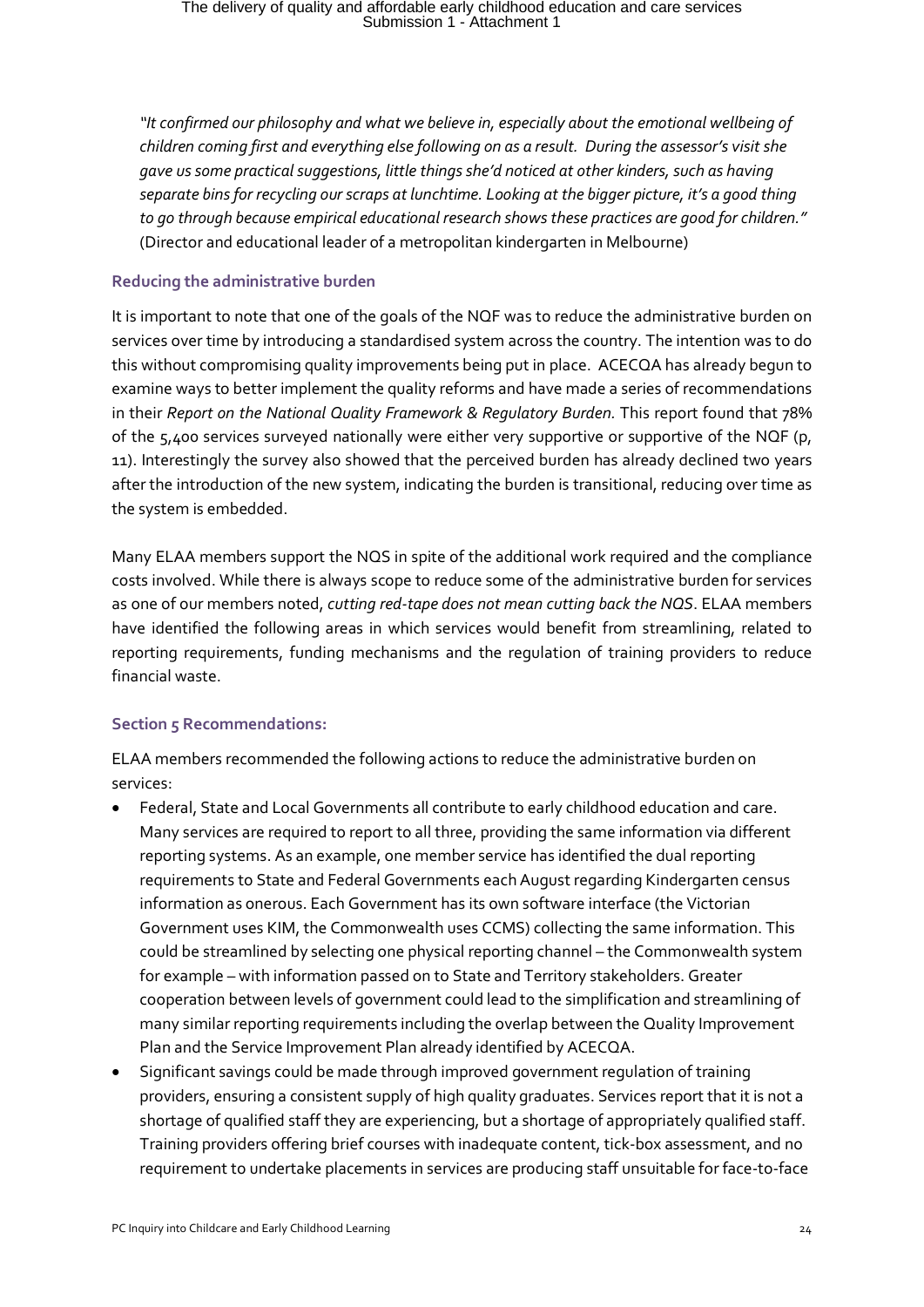work with children. This leads to higher staff turnover and/or a need for greater expenditure on further training and effectively reduces the available pool of high quality educators across the sector. Tightening the regulation s relating to training providers would maximise the impact of Government initiatives including the removal of TAFE fees and HECS-Help benefit for early childhood education teachers. The Director of an ELAA member service (and former trainer of early childhood educators) expressed concern that in her experience:

*"There are now lots of private training organisations, many owned overseas and some charging much lower fees, but providing much poorer outcomes for graduates."* (Kay Mondon) She was also concerned about *"money being ripped out of training in a sector that educates the vulnerable"* (Kay Mondon, Director, Poets Grove Family and Children's Centre, Elwood, Melbourne, Victoria).

In this context, ELAA and its members welcomes the recent announcement by the Australian Skills Quality Authority that its 2014 "strategic" reviews will include a focus on early childhood education as a follow-up to the 2011 Productivity Commission report which was highly critical of many training courses.

- Funding for early learning services and/or families using these services currently comes from a number of different sources. For services this can come via education department funding and for families as a reimbursement via Centrelink. ELAA members have suggested that if services were funded directly this would reduce the administrative burden for them and the upfront costs for families. Reimbursing families after fee payment can significantly disadvantage those who are already struggling financially and act as a disincentive to the use of childcare and early learning programs. Funding services directly can also provide a measure of security for service providers in terms of future viability and planning. (Refer to Section 4 above).
- There is a need to streamline the current system of Registered Care for Child Care Benefit which is complex for services and for families. Replacing the requirement for individual educators to be registered with the Department of Human Services with a requirement for the services to register would reduce the administrative burden, particularly for cluster managers in Victoria that manage a large number of services.
- The ACECQA *Report on the National Quality Framework & Regulatory Burden* identifies other areas for attention, including the application for supervisor certificates with its required paperwork, delays and inconsistent treatment of applications (p12).

#### **Conclusion**

ELAA is committed to the ongoing implementation of the National Quality Framework and to the continuation of Universal Access for all children to 15 hours of kindergarten in the year before commencing school. At the core of this submission is our belief that it is critical that the momentum generated by these recent reforms be supported and maintained by Federal, State and Territory governments.

In comparison with many other OECD countries, Australia's investment in early childhood education and care is not substantial. Providing a high quality system that enhances children's wellbeing and development is an investment we can afford and one that will provide significant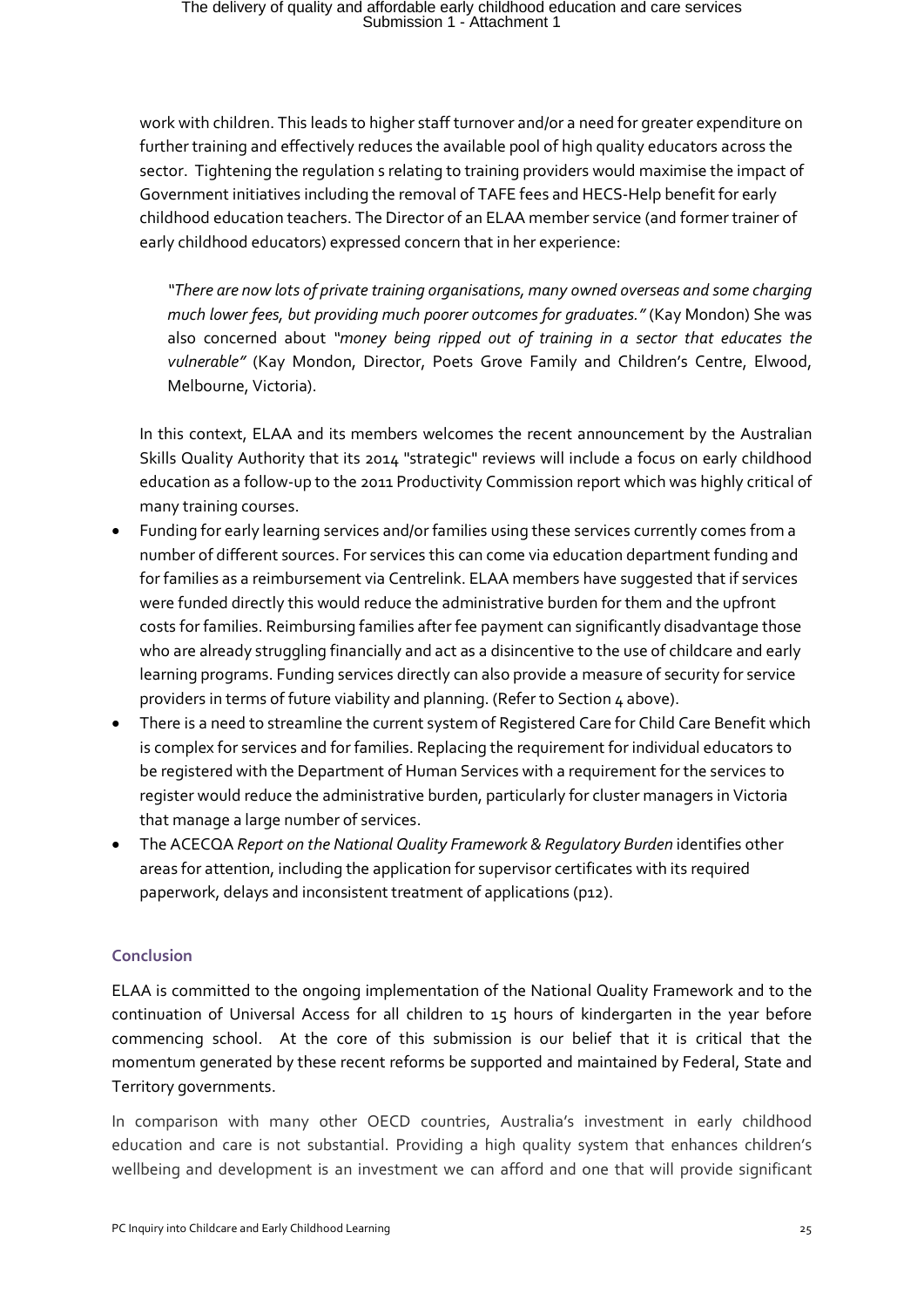short and long term benefit for the nation. The NQF is on track and has already led to significant quality improvements. While some streamlining of administrative requirements may be appropriate, it is vital that there be no diminution of the quality agenda.

Looking at policy and funding models from around the world can provide insights for our own provision of childcare and early learning. In the European Union for example there are countries where access to high quality early learning has now been elevated to a right for the child – picking up on the *UN Convention on the Rights of the Child*.

ELAA is pleased that the Productivity Commission is addressing the vital issue of childcare and early learning. While we acknowledge the importance of workforce participation to the nation's economy, we believe that a focus on quality for children is essential to producing Australian citizens best able to meet the social and economic challenges of the future. As the Business Council of Australia says in their submission to this inquiry "Policies to optimise children's learning and development are important in enabling children to successfully establish foundation skills and navigate the education system as they grow up. Ultimately these foundations enable people to realise their potential in work and in the life of the community" (BCA 2014).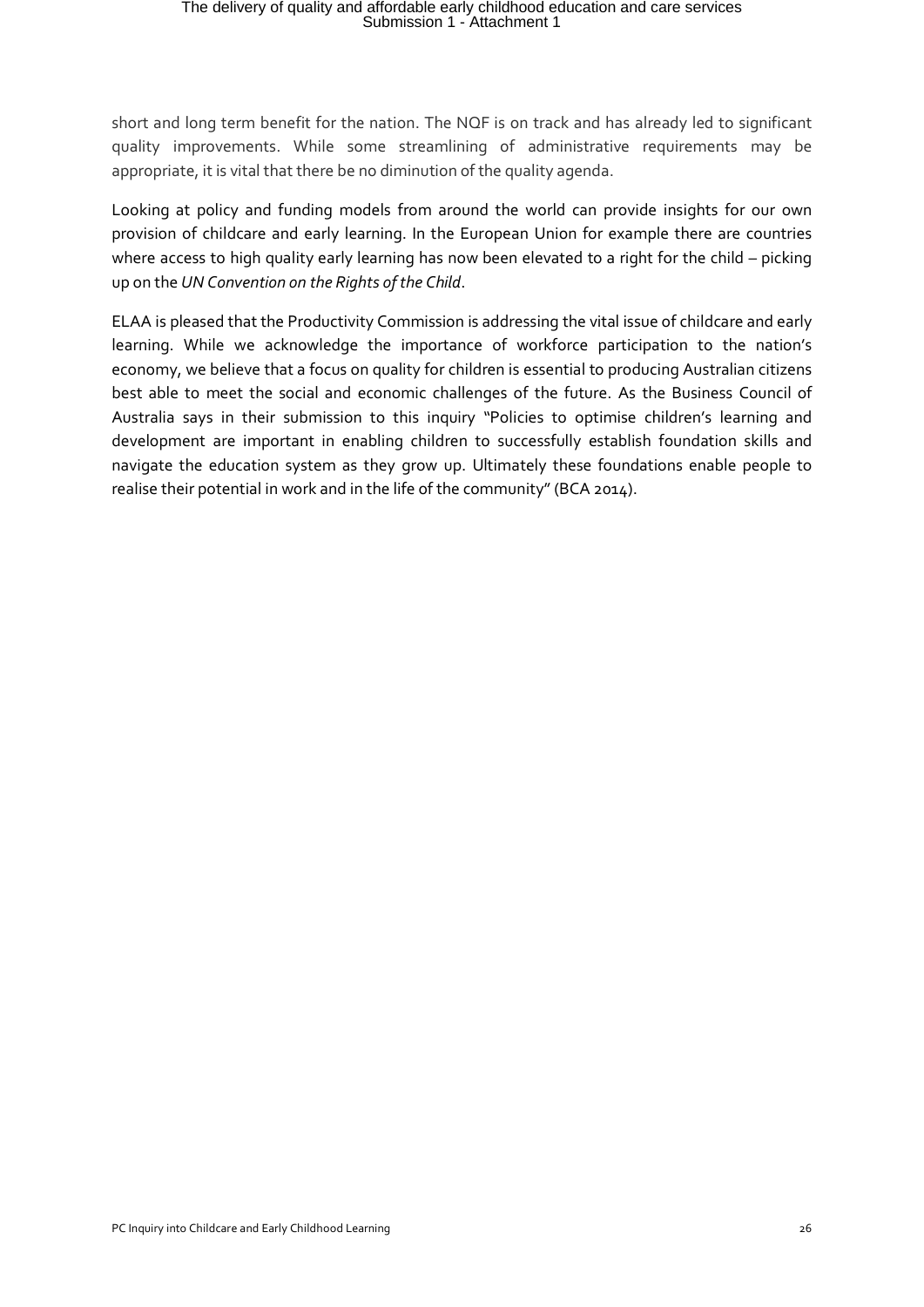#### **References**

ACCS (Australian Community Children's Services) (2013) *Trends in Community Children's Services Survey*, Second Wave, National Report, ACCS, 2013. Viewed at[: http://www.ausccs.org.au/content.cfm?content=68](http://www.ausccs.org.au/content.cfm?content=68) ACECQA NQF Snapshot Q 3, 2013

ACECQA (2013) *Report on the National Quality Framework and Regulatory Burden.* Viewed at: [www.scseec.edu.au](http://www.scseec.edu.au/)

Barnett, W.S. (1996) *Lives in the balance: Benefit-cost analysis of the Perry Preschool Program through age 27*, Monographs of the High/Scope Educational Research Foundation, Ypsilanti, MI: High/Scope Press.

Barnett, W.S. (2002) *Early childhood education* in Molnar, A. (Ed.) *School reform proposals: the research evidence* (pp. 1–26), Greenwich, CT: Information Age Publishing.

Breunig, Robert[. Gong,](http://www.natsem.canberra.edu.au/publications/search-by-author/?author=467) Xiaodong[. Mercante,](http://www.natsem.canberra.edu.au/publications/search-by-author/?author=516) Joseph[. Weiss,](http://www.natsem.canberra.edu.au/publications/search-by-author/?author=517) Andrew [& Yamauchi,](http://www.natsem.canberra.edu.au/publications/search-by-author/?author=518) Chikako (2011) *Child Care Availability, Quality and Affordability: Are Local Problems Related to Labour Supply?* NATSEM, July 2011. Viewed at[: http://www.natsem.canberra.edu.au/publications/?publication=child-care-availability-quality-and](http://www.natsem.canberra.edu.au/publications/?publication=child-care-availability-quality-and-affordability-are-local-problems-related-to-labour-supply-1)[affordability-are-local-problems-related-to-labour-supply-1](http://www.natsem.canberra.edu.au/publications/?publication=child-care-availability-quality-and-affordability-are-local-problems-related-to-labour-supply-1)

Business Council of Australia (2013) Action Plan for Enduring Prosperity, BCA, July 2013.

Business Council of Australia (2014) Submission No. 21 to the Productivity Commission Inquiry into Childcare and Early Childhood Learning.

Calman, Leslie. J. & Tarr-Whelan, Linda. (2005) *Early childhood education for all: a wise investment,* New York, Legal Momentum, April 2005. Viewed on 7 January 2014 at: <http://web.mit.edu/workplacecenter/docs/Full%20Report.pdf>

Committee for Economic Development [CED] Early Childhood Policy Focus: <http://www.ced.org/policies/education/category/early-childhood>

Cox, Eva (2014) *Failed market assumptions are undermining care for our children.* The Conversation, 14 January 2014. Viewed on 22 January 2014 at[: http://theconversation.com/failed-market-assumptions-are](http://theconversation.com/failed-market-assumptions-are-undermining-care-for-our-children-21272)[undermining-care-for-our-children-21272](http://theconversation.com/failed-market-assumptions-are-undermining-care-for-our-children-21272)

Cummins, Philip, Scott, Dorothy, & Scales, Bill (2012) *Report of the Protecting Victoria's Vulnerable Children Inquiry,* Department of Premier and Cabinet, January 2012. Viewed at: <http://www.childprotectioninquiry.vic.gov.au/report-pvvc-inquiry.html>

Early Childhood Development Steering Committee (2009) Policy Overview: Regulation Impact Statement for Early Childhood Education and Care Quality Reforms, July. Viewed at: [http://www.coag.gov.au/sites/default/files/policy\\_overview\\_RIS\\_early\\_childhood\\_development.pdf](http://www.coag.gov.au/sites/default/files/policy_overview_RIS_early_childhood_development.pdf)

ECMS (2014) Submission to the Productivity Commission Inquiry into Childcare and Early Childhood Learning.

ELAA [Early Learning Association Australia] (2012) Child Care Submission Gong, Cathy. McNamara, Justine & Cassells, Rebecca (2011) AMP.NATSEM Income and Wealth Report Issue 28 *Little Australians: differences in early childhood development*, Sydney, AMP.NATSEM, April 2011.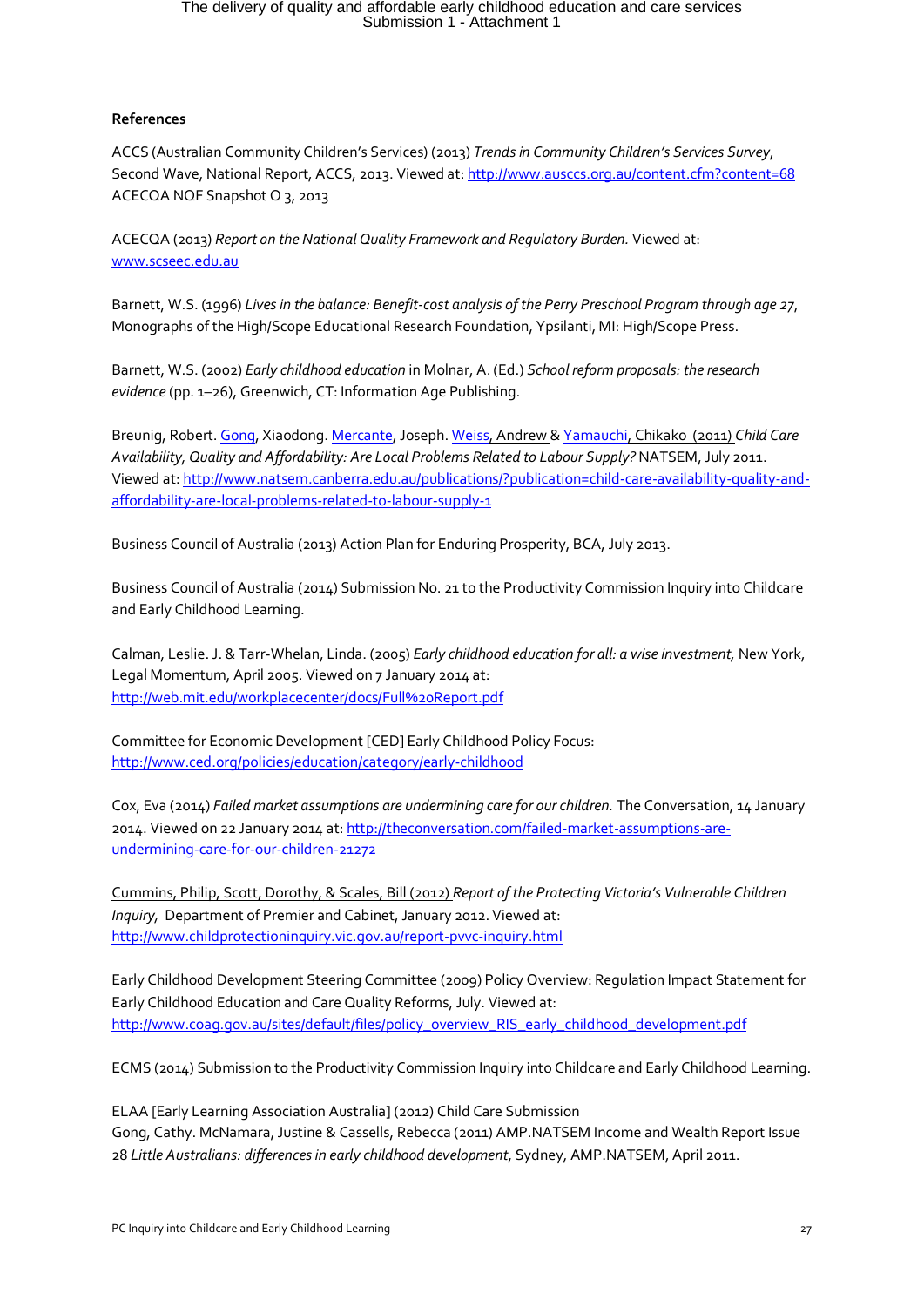Gong, Cathy, McNamara, Justine & Cassells, Rebecca (2011) AMP.NATSEM Income and Wealth Report Issue 28 *Little Australians': differences in early childhood development,* Sydney, AMP.NATSEM, April, 2011.

Harrison, Linda J., Goldfeld, Sharon, Metcalfe, Eliza, Moore, Tim (2012) *Early learning programs that promote children's developmental and educational outcomes*, Australian Institute of Health and Welfare (AIHW) and Australian Institute of Family Studies (AIFS) Closing the Gap Clearinghouse, Resource sheet no. 15, August. Viewed at[: http://www.aihw.gov.au/uploadedFiles/ClosingTheGap/Content/Publications/2012/ctgc-rs15.pdf](http://www.aihw.gov.au/uploadedFiles/ClosingTheGap/Content/Publications/2012/ctgc-rs15.pdf)

Heckman, James (2006) *Investing in economically disadvantaged young children is an economically efficient policy,* presented at the Committee for Economic Development forum on "Building the economic case for investments in preschool." New York, January 10, 2006. Viewed on 7 January 2014 at: [http://jenni.uchicago.edu/Australia/invest-disadv\\_2005-12-22\\_247pm\\_awb.pdf](http://jenni.uchicago.edu/Australia/invest-disadv_2005-12-22_247pm_awb.pdf)

Henry, Ken (Chair) *Australia's Future Tax System, Report to the Treasurer*, December 2009. Viewed at: [http://taxreview.treasury.gov.au/content/downloads/final\\_report\\_part\\_1/00\\_afts\\_final\\_report\\_consolidated.](http://taxreview.treasury.gov.au/content/downloads/final_report_part_1/00_afts_final_report_consolidated.pdf) [pdf](http://taxreview.treasury.gov.au/content/downloads/final_report_part_1/00_afts_final_report_consolidated.pdf)

KPV (kindergarten Parents Victoria) (2012) *Submission to the Minister for Early Childhood and Child Care*, October, 2012. Available at: https://elaa.org.au/news\_advocacy/publications

McGurk, Harry (1996) *Child Care in a Caring Society* Presented at the 5th Australian Family Research Conference, Brisbane, November. Viewed on 15 January at: <http://www.aifs.gov.au/conferences/aifs5/mcgurk.html>

Moore, Tim (2012) *Rethinking early childhood intervention services: implications for policy and practice.*  Murdoch Children's Research Institute and the Royal Children's Hospital Centre for Community Child Health. Viewed at[: http://www.rch.org.au/ccch/profdev/Conference\\_Papers\\_and\\_Presentations/](http://www.rch.org.au/ccch/profdev/Conference_Papers_and_Presentations/)

Oberklaid, Frank (2007) *Brain Development and the life course – the importance of the early caretaking environment* in *Putting Children First,* Newsletter of the National Childcare Accreditation Council, 24 December 2007. Viewed on 8 January 2014 at[: http://ncac.acecqa.gov.au/educator-resources/pcf](http://ncac.acecqa.gov.au/educator-resources/pcf-articles/Brain_Development_Life_Course_Dec07.pdf)[articles/Brain\\_Development\\_Life\\_Course\\_Dec07.pdf](http://ncac.acecqa.gov.au/educator-resources/pcf-articles/Brain_Development_Life_Course_Dec07.pdf)

Productivity Commission (2011) *Early Childhood Development Workforce,* Research Report, Melbourne.

PWC (Price Waterhouse Coopers) (2011) Global Leadership Program: A practical vision for early childhood education and care[: http://www.pwc.com.au/industry/government/assets/ecec-Mar11.pdf](http://www.pwc.com.au/industry/government/assets/ecec-Mar11.pdf)

Ross, John (2014) *Early childhood, security among course reviews.* The Australian, January 22, 2014.

*The Science of Early Childhood Development.* (2007) National Scientific Council on the Developing Child. Viewed on 7 January 2014 at[: http://www.developingchild.net](http://www.developingchild.net/)

Shore, Rima (1997) *Rethinking the brain,* New York, Families and Work Institute. Viewed on 7 January 2014 at: <http://www.earlylit.net/workshopmats/handrethinkbrsynapse.pdf>

Sylva, K. Melhuish, E, Sammons, P, Siraj-Blatchford, I., Taggart, B. and Elliot, K. (October 2003) *The Effective Provision of Pre-School Education (EPPE) Project: Findings From the Pre-School Period*, Research Brief, Institute